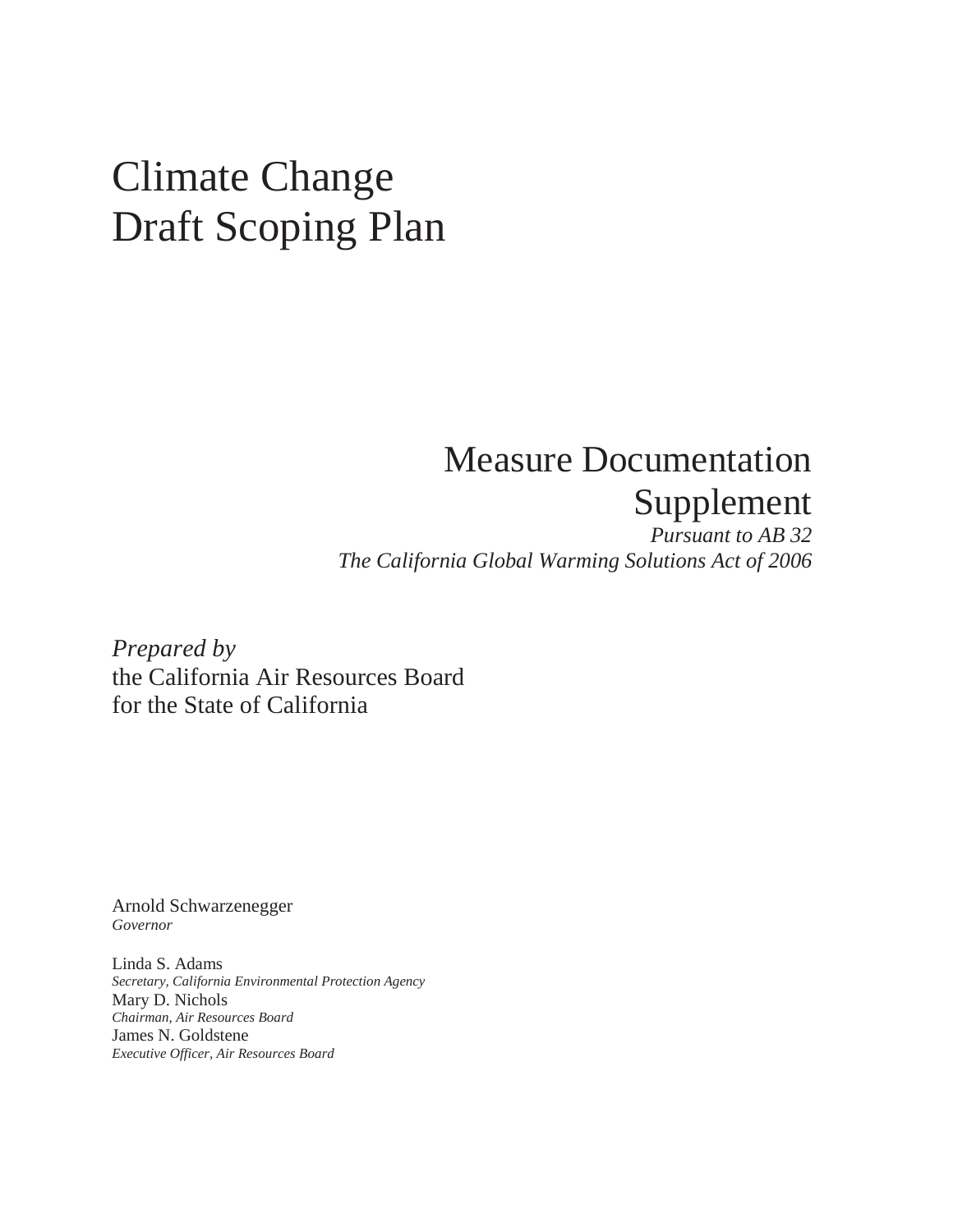Resources Board staff (ARB or staff) used as the basis for greenhouse gas (GHG) reduction measures in the Draft Scoping Plan Economic Evaluation. ARB developed the measures contained herein with technical help from other State agencies and the Climate Action Team subgroups. Where appropriate, updated assumptions or corrections to tabulated values in the Draft Scoping Plan and Appendices are noted using a delta symbol (∆). The purpose of this supplement is to document the assumptions and calculations Air

 General assumptions common to categories of measures or sectors are listed under the major headings below. Unless otherwise noted, cost for a measure is the sum of the annualized capital cost and program maintenance costs. Annualized Capital Cost is defined as the product of the capital expenditure and the capital recovery amortized over a specified period of time at an annual discount rate of 5%. The capital recovery factor (CRF) is calculated using the formula:

*Capital Recovery Factor* = 
$$
\frac{i(1+i)^n}{(1+i)^n - 1}
$$

Where *i* is the discount rate (5%) and *n* is the life of the capital. A real discount rate of 5% is chosen to match the rate of return on an inflation adjusted 10-year treasury security. The expected life of the capital is estimated for each measure. The amortization period is related to the expected life of the capital or an estimate of the period over which GHG reductions are expected. For example, measures that use a 20-year capital life, the CRF is 0.08024 or approximately \$0.08 annually for each dollar of capital expenditure. Each measure described specifies the estimated capital life and associated CRF.

 Savings are generally calculated from reduced energy used as a result of efficiency or other measure. For most measures the savings value listed in the tables results from a reduction in fuel or electricity use or the net reduction associated with fuel switching. In the Draft Scoping Plan Appendices the "Net Annualized Cost" is calculated by subtracting the savings from the annualized cost. A negative cost value indicates the measure is expected to have net savings.

 The values and assumptions documented here are preliminary and subject to change during the regulatory process.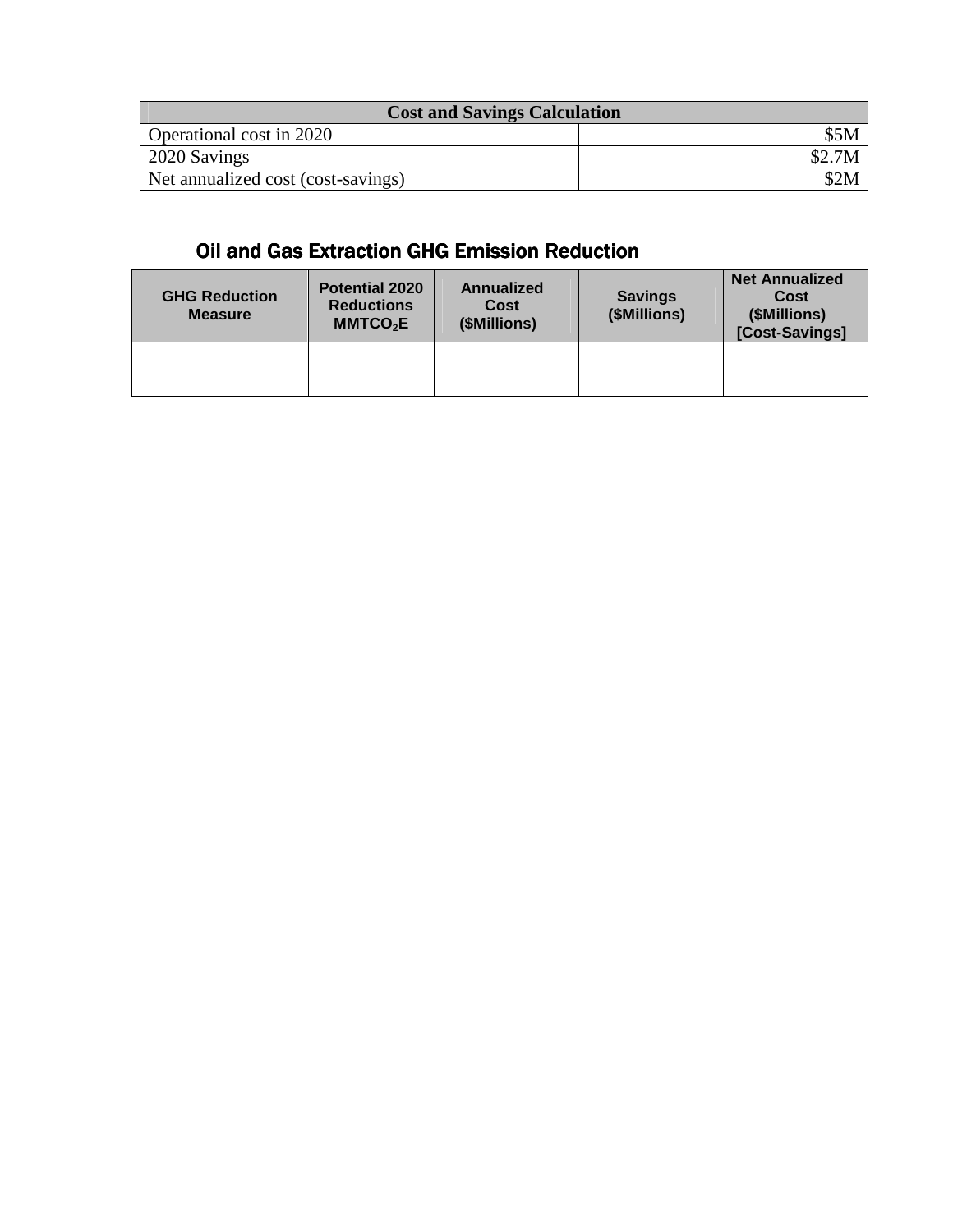| <b>Cost and Savings Calculation</b>           |                  |  |  |  |
|-----------------------------------------------|------------------|--|--|--|
| Capital cost                                  | \$357M           |  |  |  |
| Estimated capital lifetime                    | 20 years         |  |  |  |
| 20-year Capital Recovery Factor               | 0.08024          |  |  |  |
| Annualized Capital cost 2020                  | \$28.6M          |  |  |  |
| Operating cost in 2020                        | \$23.3M          |  |  |  |
| Non-energy cost savings in 2020               | \$8.8            |  |  |  |
| Electricity use                               | 637,000 MWh      |  |  |  |
| Value of electric use in 2020 (@ \$86/MWh)    | \$55M            |  |  |  |
| Natural gas reduction                         | 33,400,000 MMBTU |  |  |  |
| Value of Natural Gas Savings (@ \$7.94/MMBTU) | \$265M           |  |  |  |
| Total 2020 cost                               | \$106.9M         |  |  |  |
| Total 2020 savings                            | \$274M           |  |  |  |
| Net annualized cost (cost-savings)            | $-$167M$         |  |  |  |

# GHG Leak Reduction from Oil and Gas Transmission GHG Leak Reduction from Oil and Gas Transmission

| <b>GHG Reduction</b><br><b>Measure</b>                        | <b>Potential 2020</b><br><b>Reductions</b><br>MMTCO <sub>2</sub> E | Annualized<br>Cost<br>(\$Millions) | <b>Savings</b><br>(\$Millions) | <b>Net Annualized</b><br>Cost<br>(\$Millions)<br>[Cost-Savings] |
|---------------------------------------------------------------|--------------------------------------------------------------------|------------------------------------|--------------------------------|-----------------------------------------------------------------|
| <b>GHG Leak Reduction</b><br>from Oil and Gas<br>Transmission | $0.5 - 1.5$                                                        | 19                                 | 34.2                           | $-15$                                                           |

#### **Overview**

 This measure under evaluation addresses emissions from the transmission and distribution of natural gas throughout California. This measure would included: replacing older equipment (flanges, valves and fittings); substituting high bleed with low bleed pneumatic devices; installing vapor recovery devices; using emission monitoring equipment to detect leaks; installing more energy efficient equipment; switching to low carbon fuels to run the equipment; and improving practices for inspection and management.

#### Assumptions for GHG Reduction

 Changing operating practices while taking compressors off-line achieves almost all of the estimated 0.9 MMTCO<sub>2</sub>E emissions reduction. Replacing just a handful of ICE pumps and compressors with electric motors achieves the remaining  $0.1 \text{ MMTCO}_2E$  emissions reduction. These estimations will be refined as a more robust emission inventory is developed via an industry-wide survey and the control approaches of the measure identified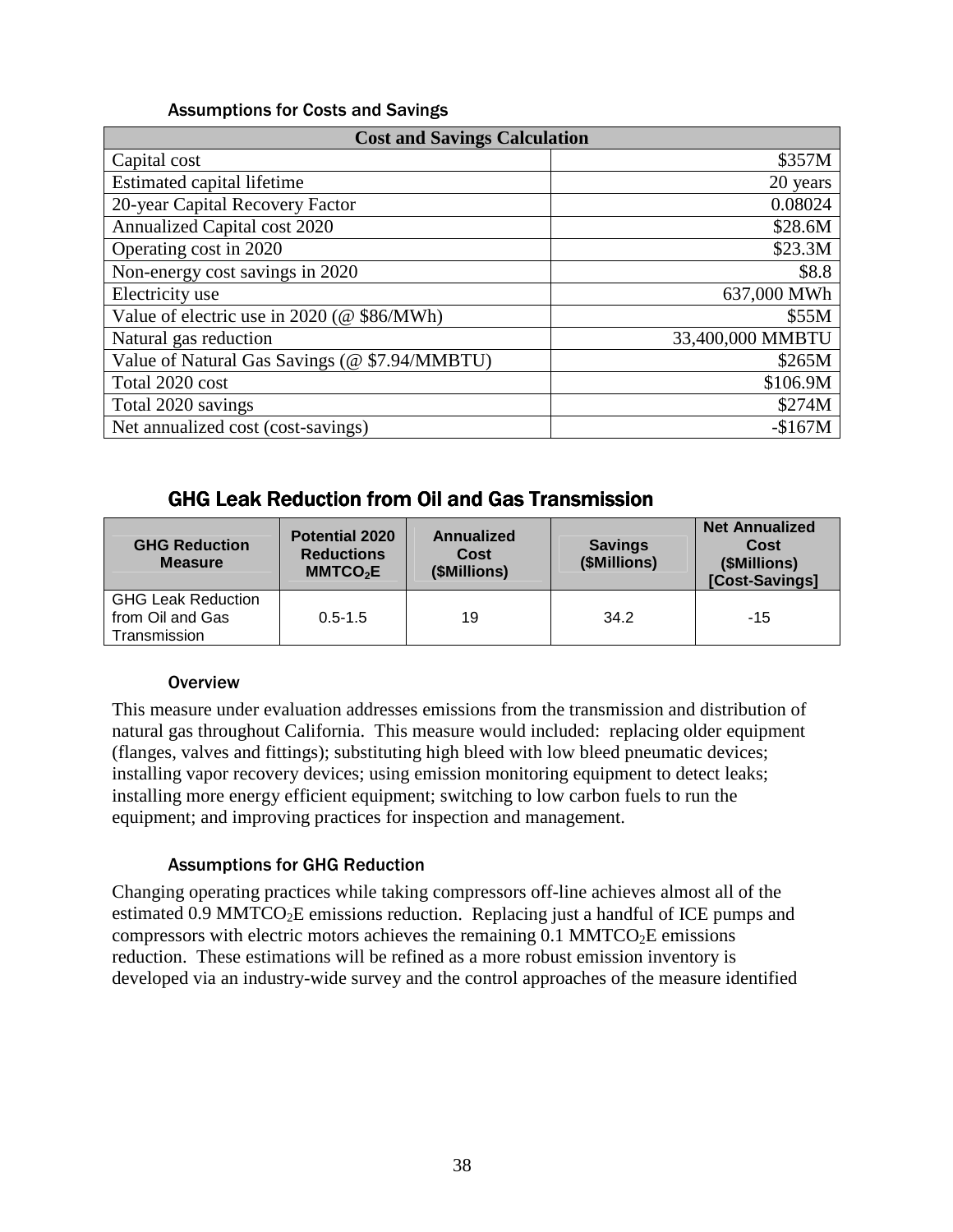| <b>Cost and Savings Calculation</b>           |                 |  |  |  |
|-----------------------------------------------|-----------------|--|--|--|
| Capital cost 2015                             | \$28M           |  |  |  |
| Lifetime                                      | 5 years         |  |  |  |
| 5-year Capital Recovery Factor                | 0.2310          |  |  |  |
| Annualized capital cost 2020                  | \$6.6M          |  |  |  |
| Electricity cost                              | 138,000 MWh     |  |  |  |
| Value of electricity cost in 2020 (@\$86/MWh) | \$12M           |  |  |  |
| Natural gas reduction                         | 4,130,000 MMBTU |  |  |  |
| Value of natural gas savings (@ \$7.94/MMBTU) | \$33M           |  |  |  |
| Operating cost 2020                           | \$0.54M         |  |  |  |
| Non-energy cost savings in 2020               | \$1.2M          |  |  |  |
| Total 2020 cost                               | \$19.0M         |  |  |  |
| Total 2020 savings                            | \$34.2M         |  |  |  |
| Net annualized cost (cost-savings)            | $-$15$          |  |  |  |

# Industrial Boiler Efficiency Industrial Boiler Efficiency

| <b>GHG Reduction</b><br><b>Measure</b> | <b>Potential 2020</b><br><b>Reductions</b><br>MMTCO <sub>2</sub> E | Annualized<br>Cost<br>(\$Millions) | <b>Savings</b><br>(\$Millions) | <b>Net Annualized</b><br>Cost<br>(\$Millions)<br>[Cost-Savings] |
|----------------------------------------|--------------------------------------------------------------------|------------------------------------|--------------------------------|-----------------------------------------------------------------|
| <b>Industrial Boiler</b><br>Efficiency | $0.5 - 1.5$                                                        | 22.9                               | 150                            | $-127$                                                          |

#### **Overview**

 This measure under evaluation would require one or more of the following: annual tuning of all boilers, the installation of an oxygen trim system, and/or a non-condensing economizer to maximize boiler efficiency. A source could also replace an existing boiler with a new one that is equipped with these systems.

#### Assumptions for GHG Reduction

Assumptions:

- • Estimated annual emissions based on draft Greenhouse Gas Inventory Forecast Estimates (February 6, 2008) 2020 projected emissions from natural gas: 24.19 MMTCO<sub>2</sub>E
- • Boiler efficiency measure applies to approximately 80% of the universe due to this natural gas usage
- Boiler Efficiency Measure accomplishes a 5% reduction in GHG emissions

 $(0.80)(24.19 \text{ MMTCO}_2E)(0.05) = 1.0 \text{ MMTCO}_2E$  $(0.80)(24.19 \text{ MMTCO}_2E)(0.05) = 1.0 \text{ MMTCO}_2E$  $(0.80)(24.19 \text{ MMTCO}_2E)(0.05) = 1.0 \text{ MMTCO}_2E$  reduction annually

 The Boiler Efficiency Measure requires the efficiency improvements summarized in the table below. Costs were estimated by determining the cost of each requirement and the approximate number of boilers that would need each type of the two retrofits or tuning.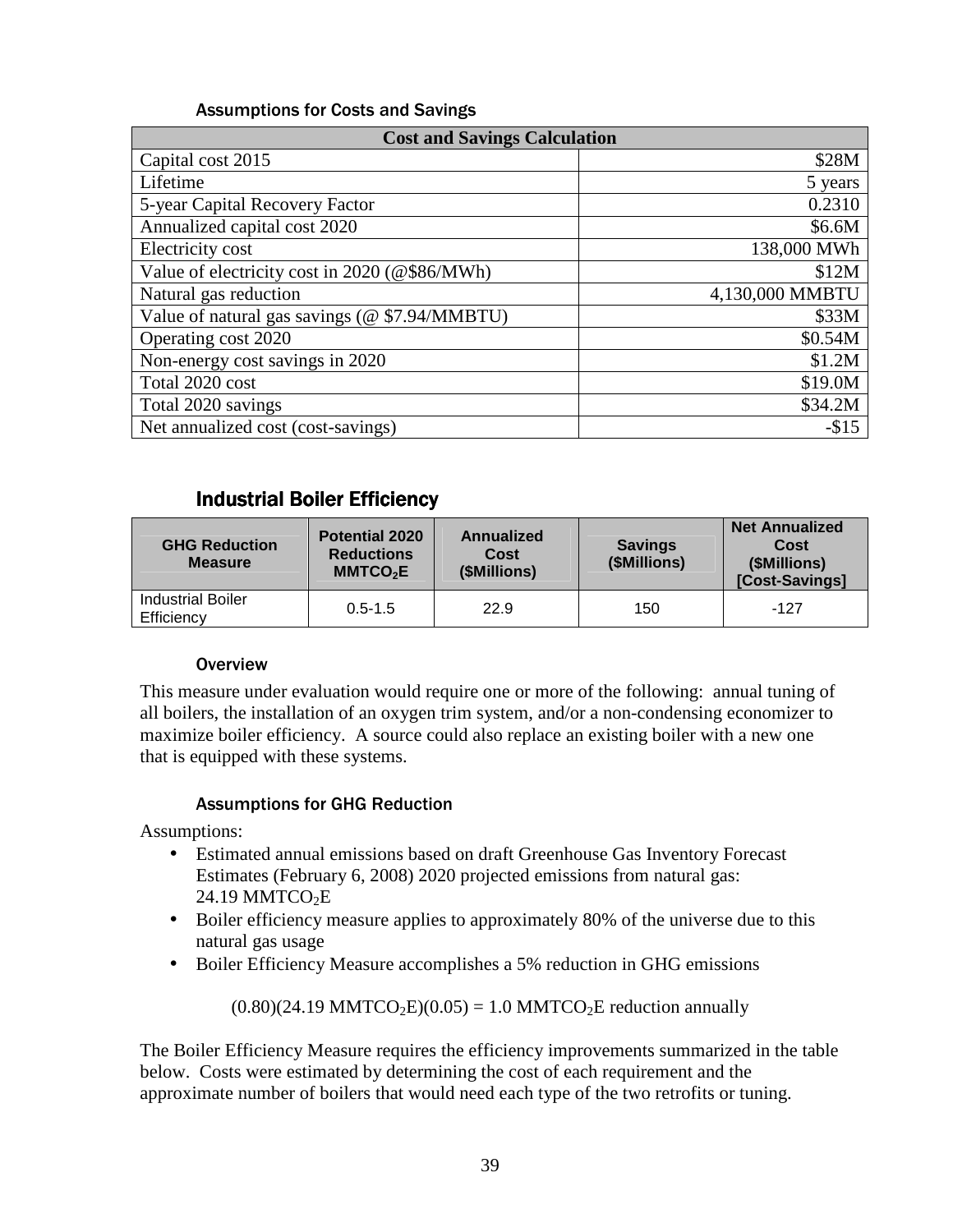| <b>Summary of Measure Requirements</b> |                                               |  |  |
|----------------------------------------|-----------------------------------------------|--|--|
| Applicability                          | Requirement                                   |  |  |
| All permitted boilers                  | Annual tuning                                 |  |  |
| Boilers rated at or over 10 MMBtu/hr   | Retrofit with an oxygen trim system including |  |  |
|                                        | parallel positioning and VFD                  |  |  |
| Boilers rated at or over 50 MMBtu/hr   | Retrofit with a non-condensing economizer     |  |  |

- • Total Capital Cost (\$90,390,000)
	- o The capital cost is derived from the cost of purchasing and installing equipment retrofits required by the measure multiplied by the approximate total number of installations. The total number of installations was estimated using engineering judgment, data from ARB's CEIDARS database, air district databases, and from information supplied by an industry sales representative and representatives of a consulting firm that administers a commercial and industrial boiler efficiency program.
- • Annual Tuning requirement
	- $\circ$  Capital cost = \$0.
- Retrofit of 10 MMBtu/hr boilers with oxygen trim, parallel positioning, VFD
- • Equipment costs for retrofit assuming 600 boilers rated at or over 10 MMBtu/hr with oxygen trim, parallel positioning, and VFD (\$96,000 per unit) = \$57,600,000
- Note: Assumed 60% (600) of the 1000 boilers in CEIDARS inventory are not already equipped with oxygen trim, parallel positioning, and VFD and need the retrofit.
- • Capital costs for retrofit of 105 boilers rated at or over 50 MMBtu/hr with a noncondensing economizer (\$200,000 per unit) =  $$21,000,000$
- Assumed 60% (105) of the 175 boilers in the State are not already equipped with a non-condensing economizer and need the retrofit. South Coast database shows there are 70 boilers in the District over 50 MMBtu/hr.
- • Assuming South Coast has 40 percent of the inventory in the State, the total number of boilers over 50 MMBtu/hr in California is 70/0.4 = 175 boilers.
- Capital costs: \$78,600,000
- Total installation costs (15 percent of capital costs) =  $$11,790,000$
- Total capital and installation costs for boiler retrofits  $= $90,390,000$
- Annual operating cost (\$15,610,000)
- • Annual maintenance costs for boiler retrofits (assumed to be 10 percent of capital  $costs) = $7,860,000$
- Annual tuning costs for 3100 boilers (\$2500 per unit)  $= $7,750,000$
- Note: all the costs for the tuning requirement are considered to be an annual maintenance cost. The 2004 CEIDARS  $NO<sub>x</sub>$  inventory showed approximately 3100 permitted natural gas boilers.
- Total annual operating costs (annual maintenance costs and annual tuning costs) = \$15,610,000
- Lifetime Expenditures 2016 through 2020 (\$168,440,000)
- $$90,390,000 + (5 \text{ years})(\$15,610,000) = \$168,440,000$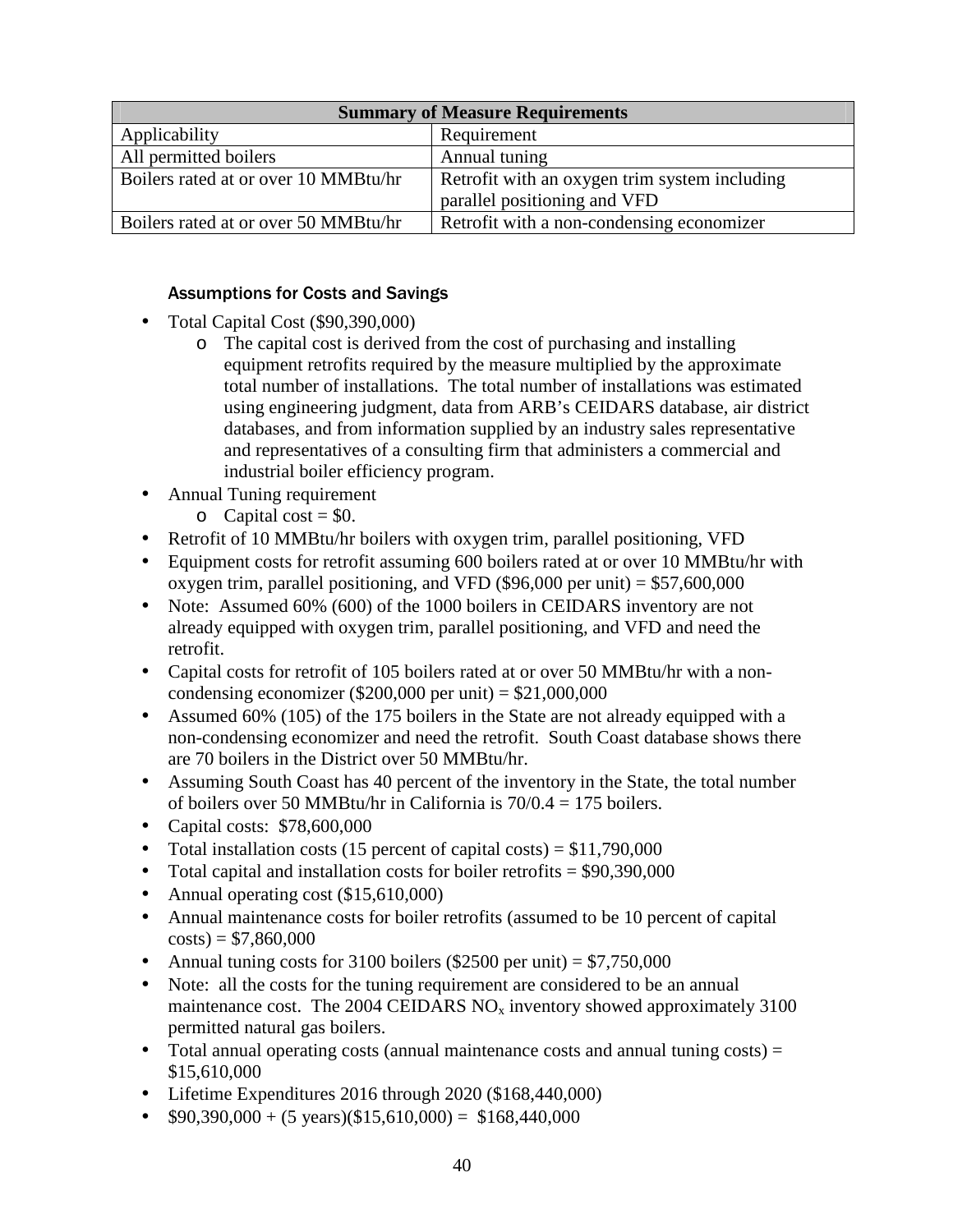- Cost Savings (\$149,640,000)
- • (There will also be an unknown electricity savings from the VFD.)
	- o 1 MMTCO<sub>2</sub>E)(10<sup>6</sup> metric ton/MMT)/(0.05306 metric tons CO<sub>2</sub>/MMBtu) = 18,846,588 MMBtu natural gas annual savings
- Annual fuel cost savings  $(\$7.94/MMBtu)(18,846,588 MMBtu) = $149,641,908$
- Lifetime Cost Savings 2016 through 2020
- $(5 \text{ years})(\$149,641,908) = \$748,209,543$

| <b>Summary Cost and Savings Calculation</b>           |                  |  |  |
|-------------------------------------------------------|------------------|--|--|
| Total capital cost                                    | \$90.4M          |  |  |
| Operating cost 2020                                   | \$16M            |  |  |
| Estimated capital life                                | 20 years         |  |  |
| 20-year CRF                                           | 0.08024          |  |  |
| Annualized capital cost (capital x CRF)               | \$7.25M          |  |  |
| Total cost in 2020                                    | \$22.86M         |  |  |
| Natural gas savings                                   | 18,846,588 MMBTU |  |  |
| Value of Natural Gas Savings in 2020 (@ \$7.94/MMBTU) | \$149.7M         |  |  |
| Net annualized cost (cost-savings)                    | $-$127M$         |  |  |

# Stationary Internal Combustion Engine Electrification Stationary Internal Combustion Engine Electrification

| <b>GHG Reduction</b><br><b>Measure</b>                                    | <b>Potential 2020</b><br><b>Reductions</b><br>MMTCO <sub>2</sub> E | Annualized<br>Cost<br>(\$Millions) | <b>Savings</b><br>(\$Millions) | <b>Net Annualized</b><br><b>Cost</b><br>(\$Millions)<br>[Cost-Savings] |
|---------------------------------------------------------------------------|--------------------------------------------------------------------|------------------------------------|--------------------------------|------------------------------------------------------------------------|
| <b>Stationary Internal</b><br><b>Combustion Engine</b><br>Electrification | $0.1 - 0.5^{\circ}$                                                | 17.9                               | 25                             | $-7.1^{\circ}$                                                         |

#### **Overview**

 This measure under evaluation would affect owners and operators of engines in industrial and commercial operations rates at over 50 hp and used as primary power sources ("prime" engines). This measure would not affect internal combustion (IC) engines used for emergency power generation. This measure would include the replacement of IC engines with electric motors (electrification).

#### Assumptions for GHG Reduction

 In the Draft Scoping Plan ARB estimated the GHG emission reduction potential as approximately 0.1 to  $1.0 \text{ MMTCO}_2E$ . As ARB continued to evaluate this measure, it became apparent the high end of the range – 1 MMT, was unrealistic. Such a large reduction would require electrifying over two-thirds of the engines in this category by 2020. This level is not achievable due to both logistical difficulties (access to electrical service and/or required duty cycles) and high cost for engines that are not operated a high percentage of the time. To reflect this, ARB believes a more realistic range of potential reductions is 0.1 to 0.5.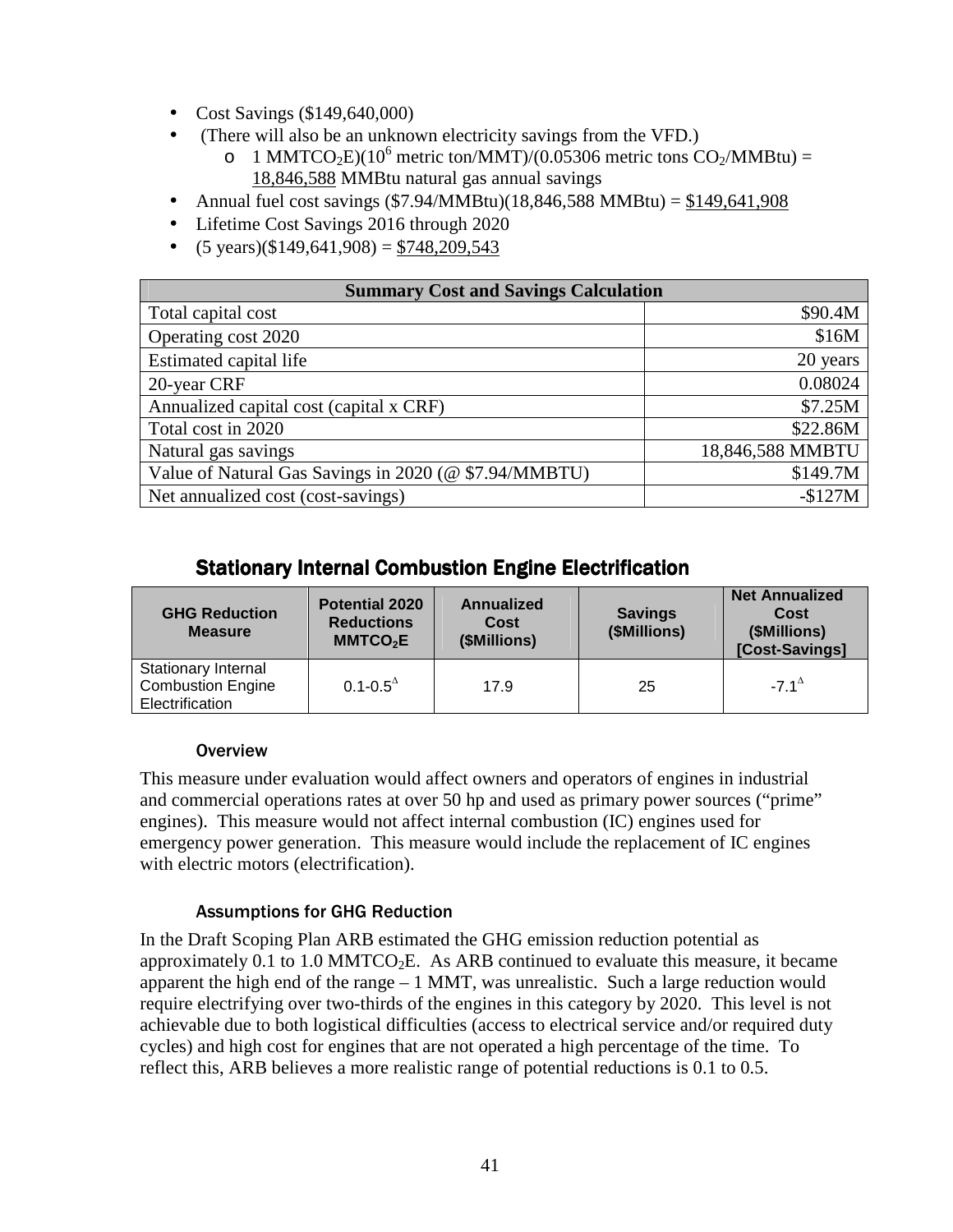| <b>Cost and Savings Calculation</b>                  |                      |  |  |  |
|------------------------------------------------------|----------------------|--|--|--|
| Total capital cost                                   | \$50.7M              |  |  |  |
| Operating cost 2020                                  | \$14M                |  |  |  |
| Estimated capital life                               | 20 years             |  |  |  |
| 20-year CRF (@ 5% discount rate)                     | 0.8024               |  |  |  |
| Annualized capital cost (capital x CRF)              | \$4.1M               |  |  |  |
| Total 2020 cost                                      | \$17.9M              |  |  |  |
| <b>Natural Gas Savings</b>                           | 7,670,600 MMBTU      |  |  |  |
| Value of Natural Gas Savings in 2020 (@ \$7.94/MMBTU | 60.92                |  |  |  |
| Diesel Savings in 2020                               | 11.4 million gallons |  |  |  |
| Value of Diesel Savings 2020 (@ \$3.685/gallon)      | \$41.9M              |  |  |  |
| Increased electricity use in 2020                    | 904,443 MWh          |  |  |  |
| Cost of increased electricity (@ \$86/MWh)           | \$77.9M              |  |  |  |
| Net savings in fuel                                  | 25.04                |  |  |  |
| Net annualized cost (cost-savings)                   | $-$13M$              |  |  |  |

# Glass Plant Energy Efficiency—Equipment Efficiency and Use of Glass Plant Energy Efficiency—Equipment Efficiency and Use of Recycled Materials Recycled Materials

| <b>GHG Reduction</b><br><b>Measure</b>                 | <b>Potential 2020</b><br><b>Reductions</b><br>MMTCO <sub>2</sub> E | Annualized<br>Cost<br>(\$Millions) | <b>Savings</b><br>(\$Millions) | <b>Net Annualized</b><br>Cost<br>(\$Millions)<br>[Cost-Savings] |
|--------------------------------------------------------|--------------------------------------------------------------------|------------------------------------|--------------------------------|-----------------------------------------------------------------|
| <b>Glass Manufacturing</b><br><b>Energy Efficiency</b> | $0.1 - 0.2$                                                        | 36.9                               | 23.6                           | $13^{\circ}$                                                    |

#### **Overview**

 This measure under evaluation would increase the requirement for recycled glass (cullet) content and would require facilities to use the best technology to reduce GHG emissions or adopt energy efficient operation and maintenance procedures for manufacturing glass.

#### Assumptions for GHG Reduction

 The GHG emissions reduction was based on the industry's increase in cullet use of 10% or more and the use of other potential energy efficiency measures which would result in 5 to 10% energy savings.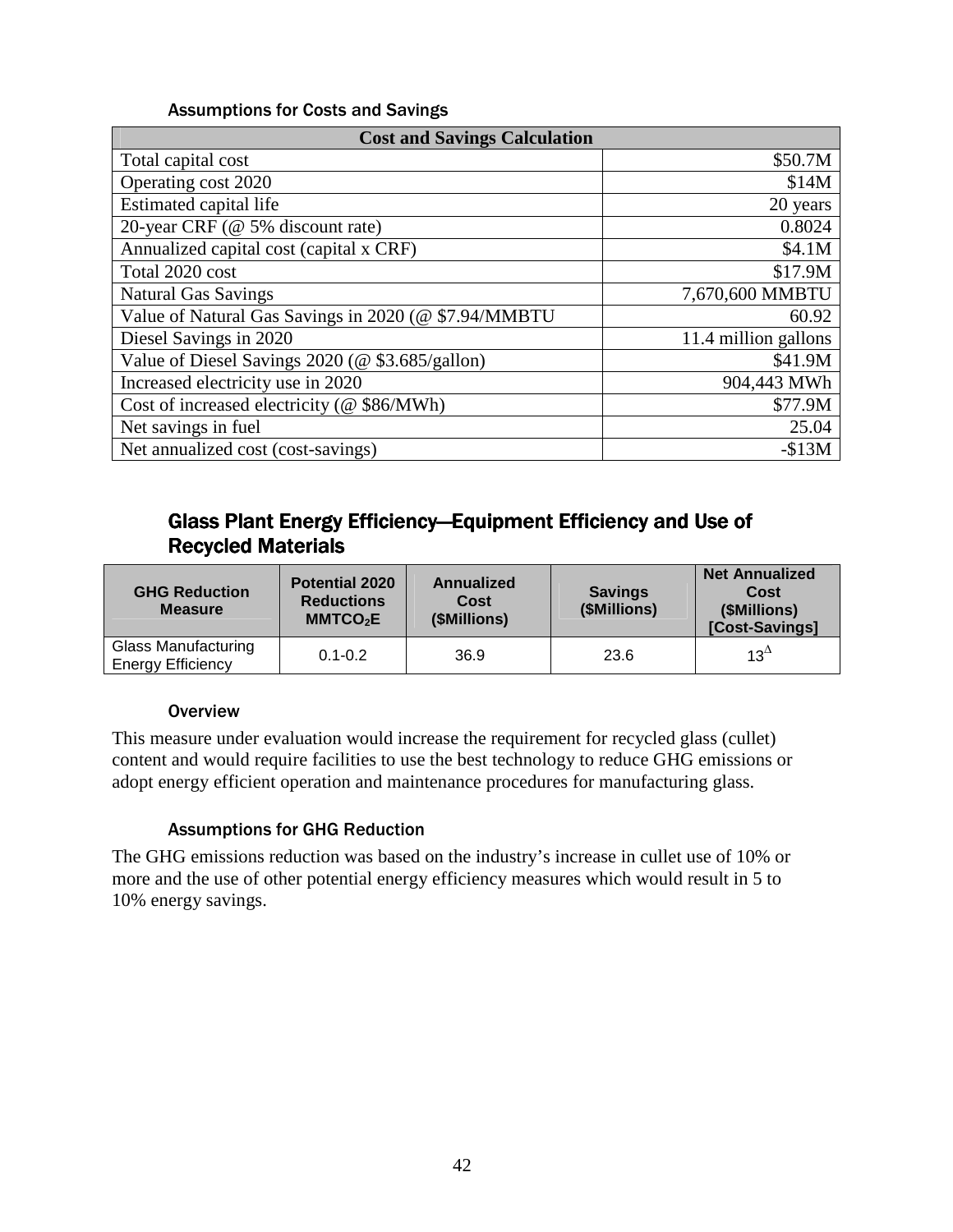| <b>Cost and Savings Calculation</b>             |              |  |  |
|-------------------------------------------------|--------------|--|--|
| Total capital cost                              | \$15M        |  |  |
| Estimated capital life                          | 10 years     |  |  |
| 10-year CRF                                     | 0.1295       |  |  |
| Annualized capital cost (capital x CRF)         | \$1.94M      |  |  |
| 2020 operating cost                             | \$35M        |  |  |
| 2020 total annualized cost                      | \$36.94M     |  |  |
| Natural gas savings                             | 281700 MMBTU |  |  |
| Value of natural gas savings (at \$7.94/MMBTU)  | \$2.24M      |  |  |
| Electricity savings                             | 5979 MWh     |  |  |
| Value of electricity savings (at \$86/MWh)      | \$0.5M       |  |  |
| Operational cost saving as a result of material | \$20.8M      |  |  |
| Total savings                                   | \$23.6M      |  |  |
| Net annualized cost (cost-savings)              | \$13M        |  |  |

# Off-Road Equipment Off-Road Equipment

| <b>GHG Reduction</b><br><b>Measure</b> | <b>Potential 2020</b><br><b>Reductions</b><br><b>MMTCO<sub>2</sub>E</b> | Annualized<br>Cost<br>(\$Millions) | <b>Savings</b><br>(\$Millions) | <b>Net Annualized</b><br>Cost<br>(\$Millions)<br>[Cost-Savings] |
|----------------------------------------|-------------------------------------------------------------------------|------------------------------------|--------------------------------|-----------------------------------------------------------------|
| Off-road Equipment                     | Up to $0.5$                                                             | TBD                                | TBD                            | TBD                                                             |

#### **Overview**

 This measure targets a number of efficiency improvements in offroad equipment including solar-reflective paint and window glazing, reduced idling emissions, equipment electrification, and low friction engine oil. Staff is evaluating the potential GHG reductions and cost and savings from this measure.

#### Assumptions for GHG Reduction

TBD

Assumptions for Costs and Savings

TBD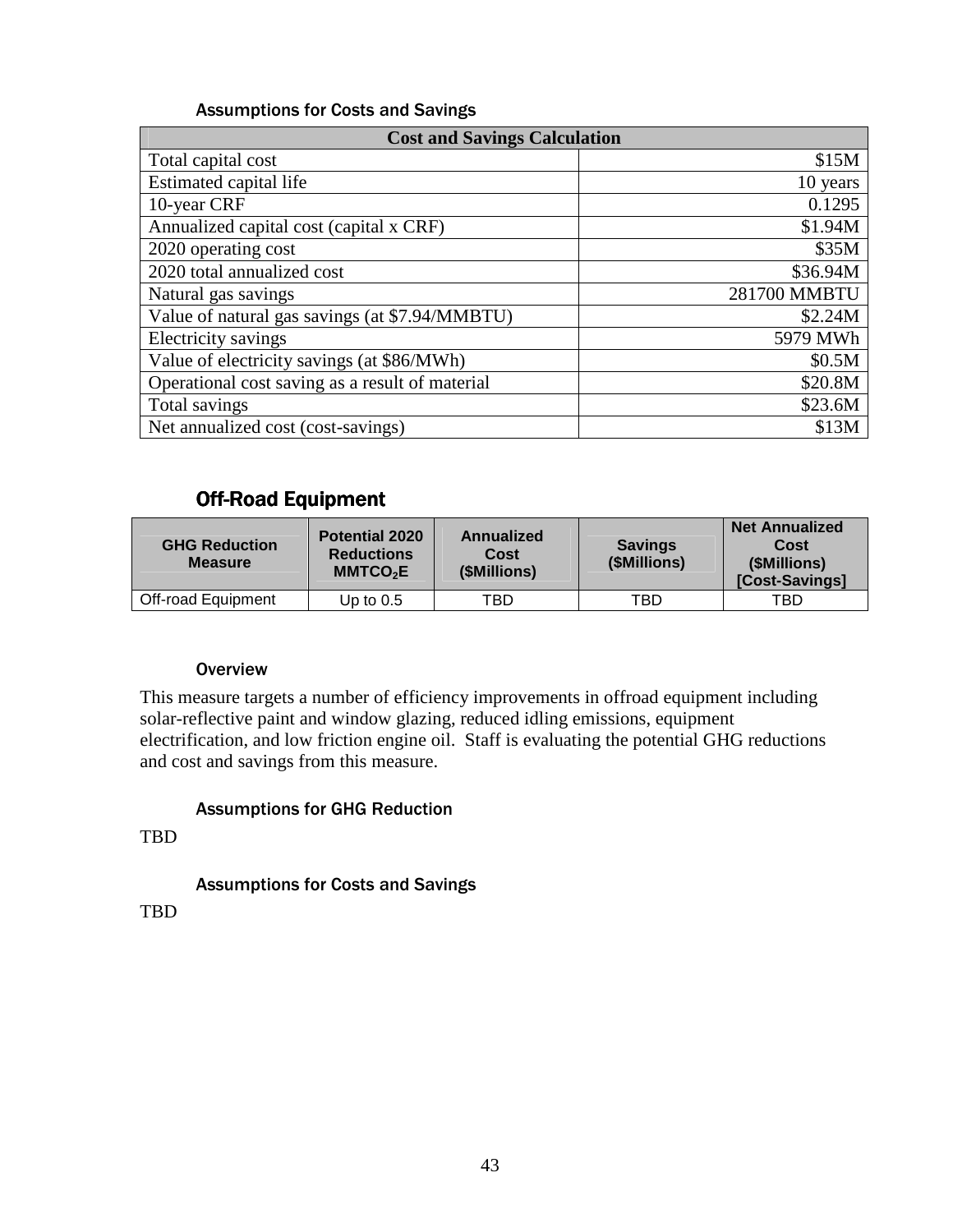# Recycling and Waste Recycling and Waste

| <b>GHG Reduction</b><br><b>Measure</b>                 | <b>Potential 2020</b><br><b>Reductions</b><br>MMTCO <sub>2</sub> E | <b>Annualized</b><br>Cost<br>(\$Millions) | <b>Savings</b><br>(\$Millions) | <b>Net Annualized</b><br>Cost<br>(\$Millions)<br>[Cost-Savings] |
|--------------------------------------------------------|--------------------------------------------------------------------|-------------------------------------------|--------------------------------|-----------------------------------------------------------------|
| Landfill Methane<br>Capture (Discrete<br>Early Action) |                                                                    | $52^{19}$                                 |                                | 52                                                              |

### Landfill Methane Capture Landfill Methane Capture

#### **Overview**

 This measure would reduce methane emissions from municipal solid waste landfills by requiring owners and operators to install gas collection and control systems at smaller and other uncontrolled landfills. Additionally, all affected landfills will be required to satisfy enhanced methane monitoring requirements to ensure that their gas collection and control system is operating optimally and that fugitive emissions are minimized.

#### Assumptions for GHG Reduction

Staff estimates  $0.8 \text{ MMTCO}_2E$  GHG emissions reduction from the approximately 53 landfills having greater than 450,000 tons of waste-in-place that may generate sufficient gas to support the installation of a gas collection and control system with a flare. Staff estimated an additional  $0.2$  MMTCO<sub>2</sub>E GHG emissions reduction from enhanced monitoring requirements to ensure that the landfill's gas collection and control system is operating optimally and that fugitive emissions are minimized. The total estimated reduction is  $0.8+0.2 = 1$  MMTCO<sub>2</sub>E.

#### Assumptions for Costs and Savings

 Staff estimated a capital cost of \$3,438,000 and annual operating cost of \$706,397 for the aforementioned 53 facilities. The lifetime of the gas collection and control systems is estimated at 15 years. The total estimated cost is approximately \$1M per facility in 2020. Total industry costs, included those for landfills with existing gas collection and control systems, will be estimated in the staff report for the landfill methane control measure. The costs and emission reduction estimates presented here are preliminary estimates.

<sup>&</sup>lt;u>.</u> <sup>19</sup> In reviewing costs for the Landfill Methane Capture measure staff corrected the cost value in this documentation supplement. The cost value published in the Draft Scoping Plan Appendix of \$1M is per landfill and not total.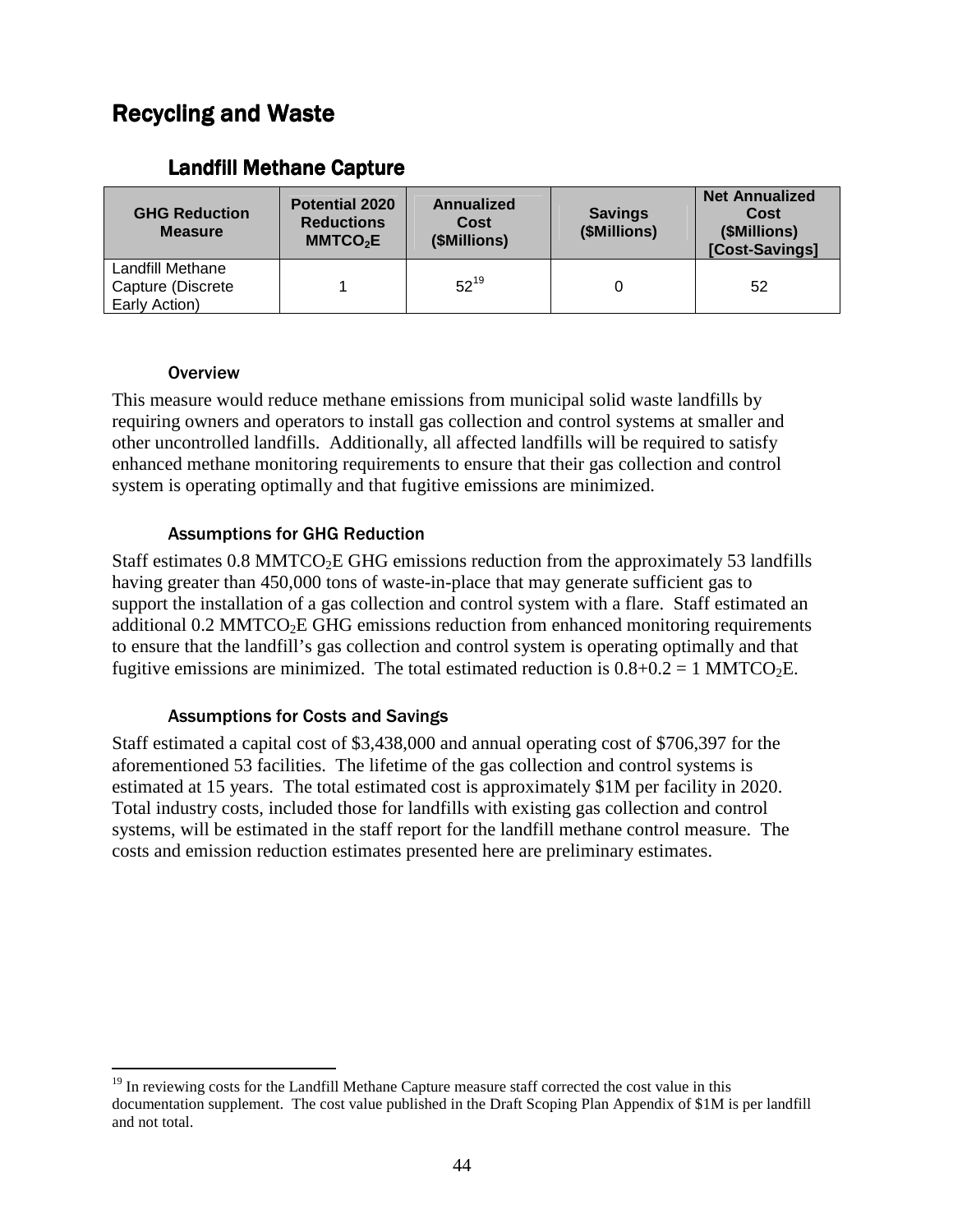| <b>Cost Calculation</b>            |             |  |
|------------------------------------|-------------|--|
| Capital cost                       | \$3,438,000 |  |
| Capital life                       | 20 years    |  |
| 20 year CRF                        | 0.08024     |  |
| Annualized capital cost            | \$275,874   |  |
| 2020 Operating cost                | \$706,397   |  |
| Total per facility cost            | \$982,271   |  |
| Total cost (for 53 facilities)     | \$52M       |  |
| Savings                            | \$0         |  |
| Net annualized cost (cost-savings) | \$52M       |  |

# High Global Warming Potential High Global Warming Potential

# Measure H-1: Motor Vehicle Air Conditioning Systems: Reduction of Measure H-1: Motor Vehicle Air Conditioning Systems: Reduction of Refrigerant Emissions from Non-Professional Servicing (Discrete Refrigerant Emissions from Non-Professional Servicing (Discrete Early Action) Early Action)

| <b>GHG Reduction</b><br><b>Measure</b>               | <b>Potential 2020</b><br><b>Reductions</b><br>MMTCO <sub>2</sub> E | Annualized<br>Cost<br>(\$Millions) | <b>Savings</b><br>(\$Millions) | <b>Net Annualized</b><br>Cost<br>(\$Millions)<br>[Cost-Savings] |
|------------------------------------------------------|--------------------------------------------------------------------|------------------------------------|--------------------------------|-----------------------------------------------------------------|
| Sales Restriction on<br>Containers of<br>Refrigerant | 0.5                                                                | 60                                 |                                | $60^4$                                                          |
| Alternative Proposal                                 | 0.25                                                               |                                    |                                |                                                                 |

#### **Overview**

 This measure reduces GHG emissions from the non-professional servicing of motor vehicle air conditioning systems by do-it-yourself individuals. The basic structure and approach of this measure is essentially the same as that originally proposed in the Early Action Plan. There are two proposals currently undergoing consideration: a sales restriction (can ban) and an alternative approach. The alternative approach would include: 1) the installation of a self- sealing dispensing valve on all small containers of refrigerant, 2) the implementation of a mandatory container recycling and refrigerant recovery program, 3) improved labeling on all containers, and 4) the implementation of a consumer education program. Since this is a Discrete Early Action, the proposed regulation would become enforceable on January 1, 2010. The table above includes two rows, corresponding to the two approaches that were considered by Staff. The Draft Scoping Plan Appendix C includes only the original estimate associated with the Staff recommendation, the Alternative Proposal. The numbers above are refinements based on the most recent information emerging from the public process.

#### Assumptions for GHG Reduction

 The total annual emission reduction from the "Can Ban" amounts to approximately  $0.47$  MMTCO<sub>2</sub>E and is principally due to the prohibition of sales and the significantly reduced do-it-yourself practice in California.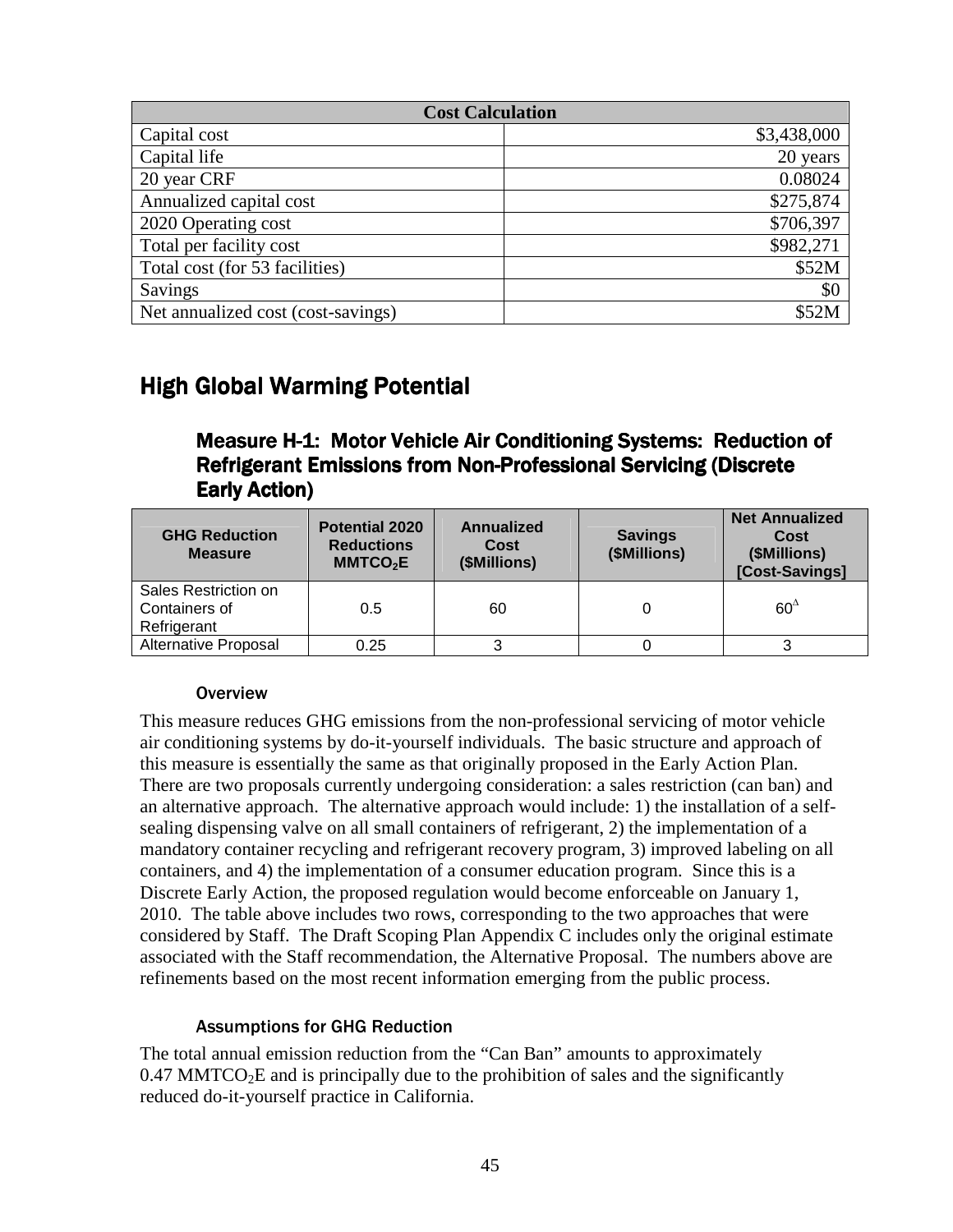The alternative approach is estimated to achieve a reduction of approximately  $0.25$  MMTCO<sub>2</sub>E in 2020 resulting from the recovery of the unused refrigerant in the containers and an increased consumer awareness of an optimum charging techniques arising from the improved labeling and the education program.

#### Assumptions for Costs and Savings

 Under the "Can Ban," there would be no costs or charges imposed on the small can industry to comply with the ban, but there would be complete loss of revenues which would amount to \$25 million in California. Under the small can ban, consumer costs would be affected by the difference between the cost of professional repairs and the cost of DIY recharges. The cost to consumers would increase by \$74 million annually.

 The industry has estimated that the installation of self-sealing valves and the implementation of the recycling program would result in a cost increase of one dollar per container. At 1.6 million cans per year the increased consumer cost is \$1.6 million. Assuming a 95% can return rate and a \$10 deposit per can, the 5% of unclaimed deposits amounts to \$0.8 million per year and will be an additional cost to the consumers. Total increased cost to the consumer is thus ~\$3 million per year.

| <b>GHG Reduction</b><br><b>Measure</b>                                                             | <b>Potential 2020</b><br><b>Reductions</b><br>MMTCO <sub>2</sub> E | Annualized<br>Cost<br>(\$Millions) | <b>Savings</b><br>(\$Millions) | <b>Net Annualized</b><br>Cost<br>(\$Millions)<br>[Cost-Savings] |
|----------------------------------------------------------------------------------------------------|--------------------------------------------------------------------|------------------------------------|--------------------------------|-----------------------------------------------------------------|
| SF6 Liming in Non-<br>Utility and Non-<br>Semiconductor<br>Applications<br>(Discrete Early Action) | 0.3                                                                | 0.22                               | 0.14                           | $< 0.1^\Delta$                                                  |

# Measure H-2: SF6 Limits in Non-Utility and Non-Semiconductor Measure H-2: SF6 Limits in Non-Utility and Non-Semiconductor Applications (Discrete Early Action) Applications (Discrete Early Action)

#### **Overview**

 This measure reduces sulfur hexafluoride emissions from non-utility and non- semiconductor-related applications. This includes, but is not limited to, magnesium casting, tracer gas uses, and recreational uses such as magic tricks.

#### Assumptions for GHG Reduction

 ARB estimated a range of estimates for other uses (non-semiconductor, non-utility, and non- magnesium) is 0.13 – 0.34 (ARB 2008). Alternatives are available and a phase-out is possible for magnesium casting, tracer uses, and recreational uses. A reduction is not range from 50-90+ percent for tracer uses (EPA 2006). Recreational uses would either be eliminated or alternatives would have a near 100% reduction (ARB 2008). Based on alternative effectiveness, reductions from magnesium would be  $0.99 \text{ MMTCO}_2E$ . For other applications, an effectiveness of 90% was used to estimate reductions up to  $0.2 \text{ MMTCO}_2E$ . In total, reductions are estimated at  $0.3 \text{ MMTCO}_2E$ . possible for medical uses. Alternatives are 98+ percent effective for magnesium casting and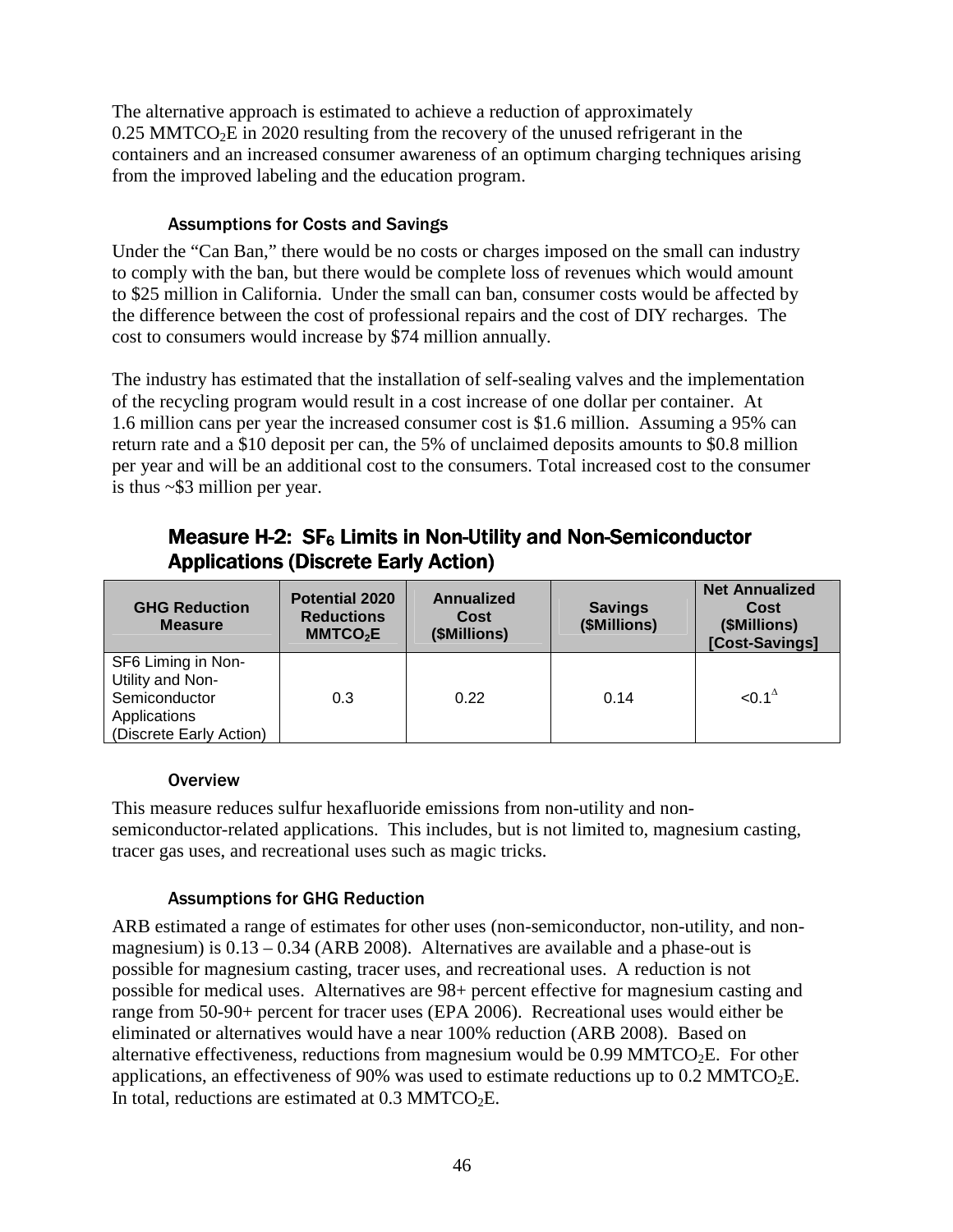Due to a lack of data for other sectors, ARB was only able to calculate costs for the magnesium sector. The estimate will still be reasonable since alternatives to sulfur hexafluoride are generally either less expensive per pound or per use (less alternative needed per use) and other uses in this measure do not have capital costs since they do not require significant infrastructure changes.

 For the magnesium sector, there are two sets of costs associated with alternate gases: upfront and annual costs. Based on Canadian data, upfront costs could run up to \$573,000, which is annualized to approximately \$94,000 after conversion to 2007 dollars and annualized using a 10 year lifetime (Environment Canada, 1998). The annual costs, based on the same Canadian study, are approximately \$126,000 for training.

 There could be an associated cost savings since one alternative is less expensive than sulfur hexafluoride. Based on U.S. EPA, the cost savings will be \$140,000 in 2007 dollars.

 If a change is made in the manufacturing process for certain industries, the caster must go through a requalification process. These costs are not currently included in the analysis but could be significant.

|                         | <b>Measure H-3: High GWP Reduction in Semiconductor Manufacturing</b> |
|-------------------------|-----------------------------------------------------------------------|
| (Discrete Early Action) |                                                                       |

| <b>GHG Reduction</b><br><b>Measure</b>                                                    | <b>Potential 2020</b><br><b>Reductions</b><br>MMTCO <sub>2</sub> E | Annualized<br>Cost<br>(\$Millions) | <b>Savings</b><br>(\$Millions) | <b>Net Annualized</b><br>Cost<br>(\$Millions)<br>[Cost-Savings] |
|-------------------------------------------------------------------------------------------|--------------------------------------------------------------------|------------------------------------|--------------------------------|-----------------------------------------------------------------|
| <b>High GWP Reduction</b><br>in Semiconductor<br>Manufacturing<br>(Discrete Early Action) | 0.15                                                               | 2.6                                |                                | $2.6^{\circ}$                                                   |

#### **Overview**

 This measure targets a reduction in emissions of several high global warming potential gases uses in the semiconductor manufacturing industry. Reductions are expected from process optimization, alternative chemistries and abatement technologies. This measure is currently in the regulatory process.

#### Assumptions for GHG Reduction

 The proposed measure is designed to achieve at least a 50% reduction in emissions of high GWP gases from the semiconductor manufacturing industry. ARB recently conducted an industry survey of GHG emissions from more than 100 semiconductor and related devices facilities. This bottom-up accounting revealed approximately  $0.3 \text{ MMTCO}_2E$  of emissions in 2006. Staff is proposing to target an emissions reduction of 0.15.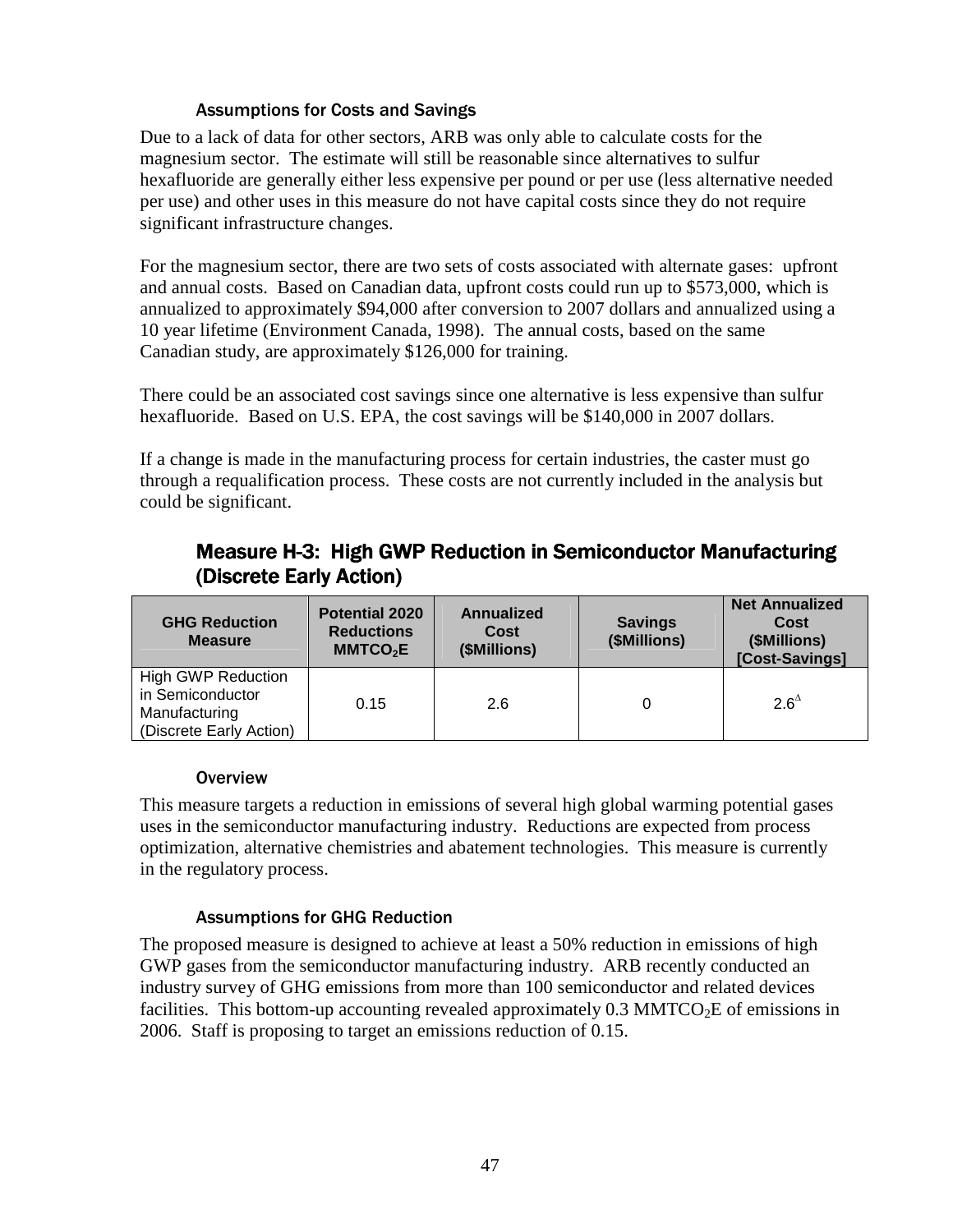The cost of the proposed measure is based on the assumption that abatement technologies are used for compliance. The \$2.6 million total annualized cost estimate (\$3.3 million in 2007 dollars) was derived from a June 2001 U.S. EPA report<sup>20</sup>. This value included the capital, operating and maintenance costs as a single figure for etch abatement systems. The annualized cost is calculated assuming \$23.4 million in capital costs, a 5% discount rate, and a 9 year life for the abatement systems.

# Measure H-4: Limit High GWP Use in Consumer Products (Discrete Measure H-4: Limit High GWP Use in Consumer Products (Discrete Early Action) Early Action)

| <b>GHG Reduction</b><br><b>Measure</b>                                       | <b>Potential 2020</b><br><b>Reductions</b><br>MMTCO <sub>2</sub> E | Annualized<br>Cost<br>(\$Millions) | <b>Savings</b><br>(\$Millions) | <b>Net Annualized</b><br>Cost<br>(\$Millions)<br>[Cost-Savings] |
|------------------------------------------------------------------------------|--------------------------------------------------------------------|------------------------------------|--------------------------------|-----------------------------------------------------------------|
| Limit High GWP Use in<br><b>Consumer Products</b><br>(Discrete Early Action) | 0.25                                                               | 0.06                               | 0.23                           | < 0.1                                                           |

#### **Overview**

 $\overline{a}$ 

 The objective of this measure is to reduce the use of high GWP compounds in consumer products when alternatives are available. To achieve these reductions, consumer product formulations would need to be changed to reduce or eliminate the use of high GWP compounds.

#### Assumptions for GHG Reduction

 The potential reductions for this measure for 2020 were estimated based on the perceived opportunities for reductions of GHG emissions from specific categories of Consumer Products. Emissions of GHG from the specific Consumer Products were determined from formal surveys of manufacturer's sales and formulation data that were conducted for the 2001, 2003 and 2006 sales years. Further, in June 2008, the Board approved a measure to reduce the GHG emissions from Pressurized Gas Dusters. This measure achieved approximately  $0.20 \text{ MMTCO}_2E$  in 2020. It is anticipated that the remainder of the emission reduction goal could be achieved by adopting GHG standards for other categories of Consumer Products in future rulemakings.

#### Assumptions for Costs and Savings

 The estimated costs attributed to this measure were based on previous consumer products regulations affecting similar categories of products from which emission reductions were anticipated to occur. Specifically, for the Pressurized Gas Dusters, it was estimated that the total costs of the regulation will be approximately \$450,000 over ten years or \$45,000 a

<sup>&</sup>lt;sup>20</sup> U.S. EPA June 2001, U.S. High Global Warming Potential (High GWP) Emissions 1990-2010: Inventories, Projections, and Opportunities for Reductions, Chapter 6 Cost and Emission Reduction Analysis of PFC, HFC, and  $SF<sub>6</sub> E$ missions from the Semiconductor Manufacturing in the United States, pg. 6-6, June 2001.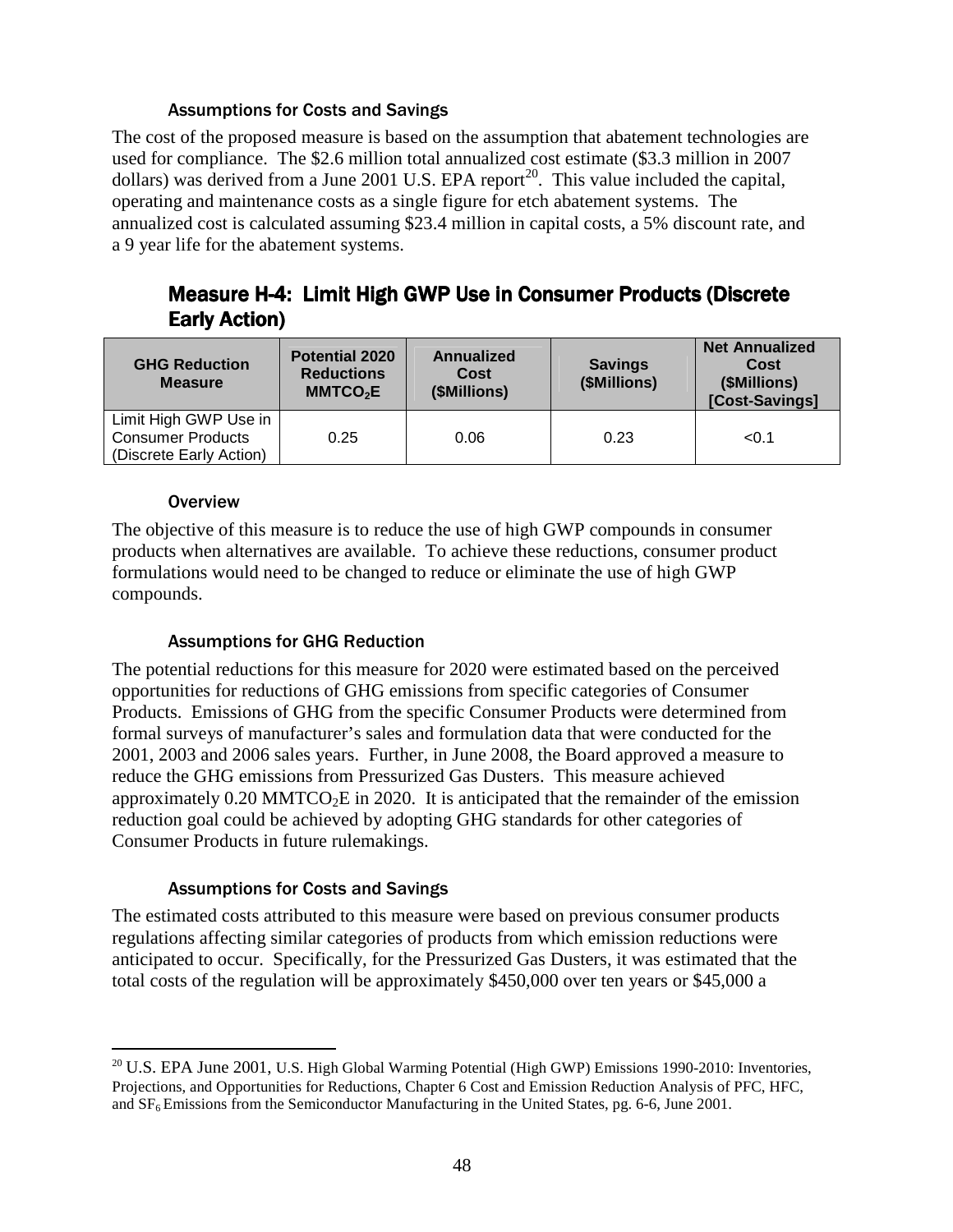year.<sup>21</sup> Additional costs to manufacturers and consumers will likely occur for additional categories that are regulated for GHG emissions.

| <b>GHG Reduction</b><br><b>Measure</b>                                                                                                                      | <b>Potential 2020</b><br><b>Reductions</b><br>MMTCO <sub>2</sub> E | Annualized<br>Cost<br>(\$Millions) | <b>Savings</b><br>(\$Millions) | <b>Net Annualized</b><br>Cost<br>(\$Millions)<br>[Cost-Savings] |
|-------------------------------------------------------------------------------------------------------------------------------------------------------------|--------------------------------------------------------------------|------------------------------------|--------------------------------|-----------------------------------------------------------------|
| Low GWP Refrigerants<br>for New Motor Vehicle<br>Air Conditioning<br><b>Systems</b>                                                                         | 2.5                                                                |                                    | 0                              | 16                                                              |
| <b>Air Conditioner</b><br><b>Refrigerant Leak Test</b><br>During Vehicle Smog<br>Check                                                                      | 0.5                                                                |                                    | TBD                            | TBD                                                             |
| <b>Refrigerant Recovery</b><br>from Decommissioned<br><b>Refrigerated Shipping</b><br>Containers                                                            | < 0.1                                                              | $20.86^{\circ}$                    | TBD                            | TBD                                                             |
| Enforcement of<br>Federal Ban on<br><b>Refrigerant Release</b><br>During Servicing or<br>Dismantling of Motor<br>Vehicle Air<br><b>Conditioning Systems</b> | $0.07 - 0.3$                                                       |                                    | TBD                            | TBD                                                             |

Measure H-5: High GWP Reduction from Mobile Sources Measure H-5: High GWP Reduction from Mobile Sources

#### Low GWP Refrigerants for New Motor Vehicle Air Conditioning Systems Low GWP Refrigerants for New Motor Vehicle Air Conditioning Systems

#### **Overview**

<u>.</u>

 This measure would reduce greenhouse gas emissions by replacing high GWP refrigerants used in California's MVACs with lower GWP alternatives that also represent better lifecycle climate performance than the current refrigerant. This measure is meant to initially cover those classes of vehicles not included in the AB 1493 (Pavley) regulation: heavy duty and off-road vehicles. The principal benefit of this measure is the reduction of the GWP impact of refrigerant releases through direct and indirect emissions. The measure is fundamentally the same and as proposed in the Early Action Plan.

#### Assumptions for GHG Reduction

 An estimate of the statewide emission inventory is under development for MVAC refrigerants in 2020. Anticipated reductions for 2020 are expected to be 0.7 MMTCO<sub>2</sub>E for light duty vehicles and 1.8 MMTCO<sub>2</sub>E for heavy duty vehicles for a total of 2.5 MMTCO<sub>2</sub>E for a universal phase out of HFC-134a in new and in-use MVACs in California. These projections were based on the current estimated annual leakage rate of R-134a for light duty vehicles and heavy duty trucks. These estimations will be refined as a more robust emission

<sup>&</sup>lt;sup>21</sup>See "Initial Statement of Reasons for Proposed Amendments to the California Consumer Products Regulation, May 9, 2008. [http://www.arb.ca.gov/regact/2008/cp2008/cp2008.htm.](http://www.arb.ca.gov/regact/2008/cp2008/cp2008.htm)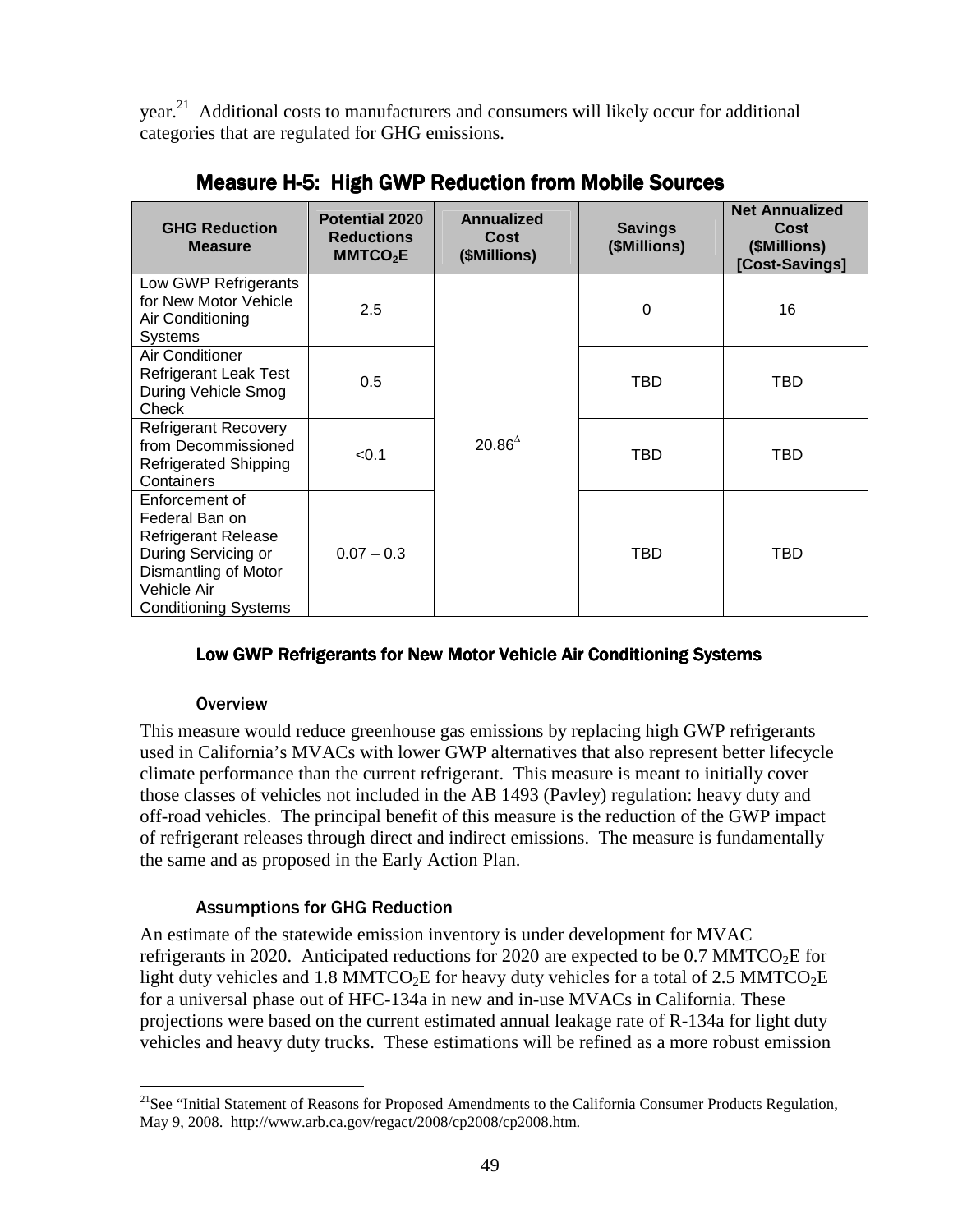inventory is developed and the likely replacement refrigerants are selected and the split in the market is predicted.

#### Assumptions for Costs and Savings

 Only capital costs were considered in this cost estimate. Additional staff analysis is needed to determine operating costs, cost savings, and economic impacts. The life of potentially new air conditioning systems is expected to be the same as current systems. Capital costs for the introduction of new refrigerants in the California fleet were estimated to be on the order of \$150 million by 2020 based on assumptions that changes begin to phase in around 2013. This estimate is based on a European incremental cost per vehicle of \$23 to \$28 (at an average exchange rate for the following mentioned year) per LDV in 2003 with a six percent annual increase in cost. The estimate includes several vehicle categories: light duty vehicles, heavy duty vehicles, and off-road vehicles. The detailed information for the intermediate years needs to be determined. Actual costs for maintenance will vary depending on the low GWP refrigerant selected. Significant additional analysis is needed to enable and improve cost and performance estimates of the various alternative technologies.

#### Air Conditioner Refrigerant Lead Test During Vehicle Smog Check Air Conditioner Refrigerant Lead Test During Vehicle Smog Check

#### **Overview**

 As originally conceived, the proposed measure may add a refrigerant leak check to the "pass" criteria for the California vehicular inspection and maintenance (I/M) program, Smog Check, for all vehicles that undergo the test. However, additional staff analysis indicates new issues associated with the technical feasibility of the measure that were not originally considered. Thus, further technical assessment is needed. If put in place, all vehicles that pass Smog Check would have motor vehicle air conditioning (MVAC) systems that either leak at or below natural leak rates (to be determined in the measure) or are empty and precluded from further use unless the identified excessive leak is repaired. Inspections of MVACs would be conducted by the Smog Check technician with a portable refrigerant "sniffer" that detects HFC leakage or other means to be determined in the measure. Protocols would be developed for the test, including use of equipment and identification of threshold values to establish repair criteria. Vehicle owners who choose not to repair a leaky MVAC can pass I/M by agreeing to have the remaining refrigerant recovered and their MVAC rendered inoperable.

#### Assumptions for GHG Reduction

The potential for annual reductions are thus estimated to be from  $0.95$  MMTCO<sub>2</sub>E/year as a standalone measure, to  $0.48 \text{ MMTCO}_2$ E/year when considered as an addition to other measures. The estimates are preliminary; realistic values could range from one half to twice the estimates provided. The estimates are based on the following:

- The program would begin in 2011
- All vehicles will use HFC-134a (GWP=1300) in 2011.

 Annual sales of R-134a refrigerant in California are assumed to be emitted into the atmosphere annually due to service losses and due to leaking vehicles. These sales are approximately  $1.9 \text{ MMTCO}_2E$  per year.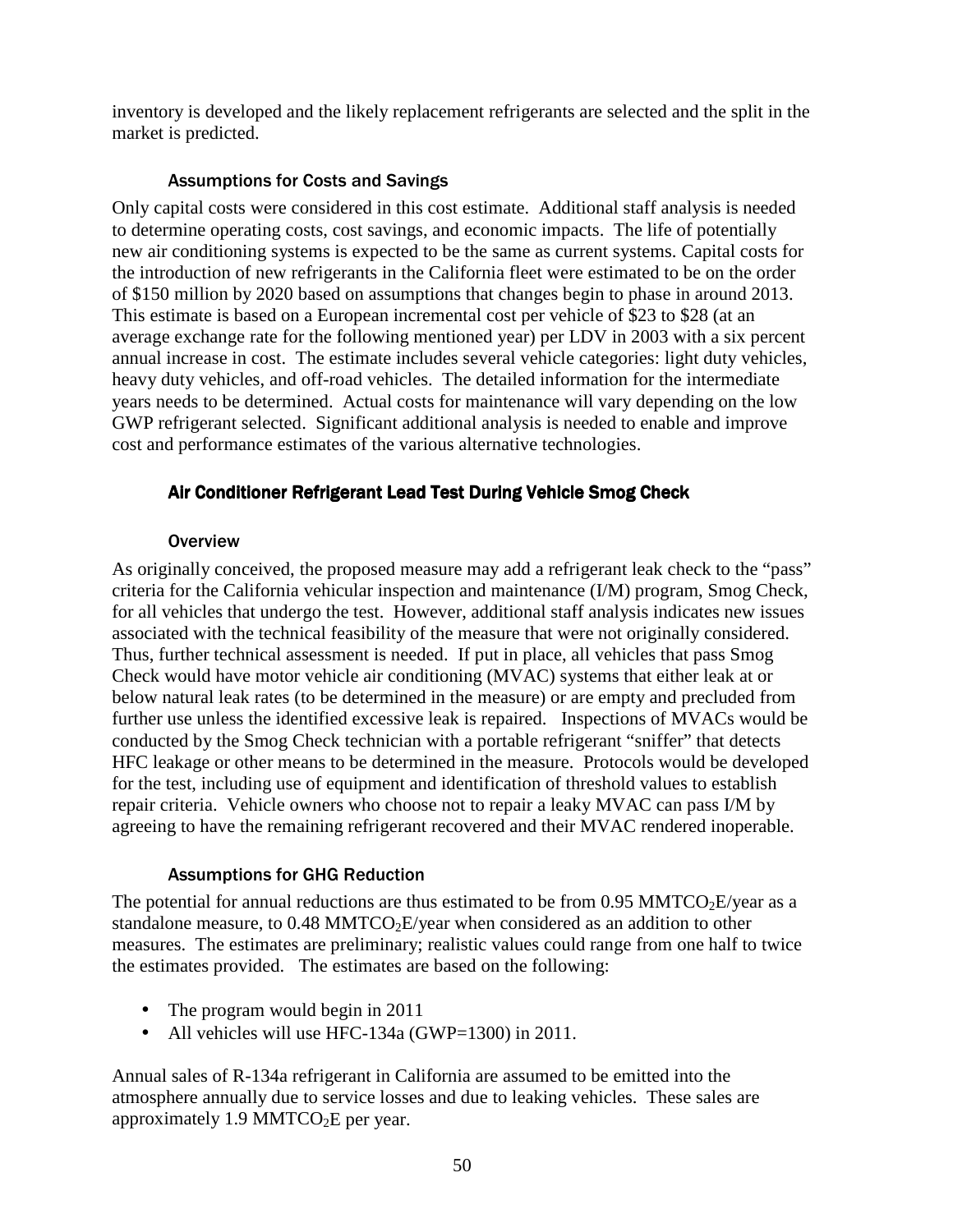To determine order of magnitude estimates, it assumed that implementation of an MVAC test and repair requirement would reduce leaks and service losses by 50% to an annual leak rate of 0.95 MMTCO<sub>2</sub>E/ year. (More detailed analyses of the potential reductions are currently underway).

 Refrigerant entering the state as OEM charge is not included in the emission rate; and refrigerant captured at end of life is not subtracted from the emission rate. (More detailed analyses of the potential reductions are currently underway).

 Reductions obtained by implementation of this measure might overlap with reductions obtained by other MVAC related measures. To determine order of magnitude estimates, it is assumed that 50% of the MVAC direct emissions will already have been mitigated by other measures, reducing the potential reduction from  $0.95$  MMTCO<sub>2</sub>E/year to  $0.48$  $MMTCO<sub>2</sub>E/year.$  (More detailed analyses of the potential reductions are currently underway).

#### Assumptions for Costs and Savings

 Each Smog Check station would have to spend about \$200~\$300 for each hand-held HFC detector. This assumes the hand-held detector approach proves to be the correct approach. Station owners or technicians would have to pay up to \$280 per person to train the Smog Check technicians. The initial cost to Smog Check station owners and technicians would be \$2M (Instrument costs) +  $$4M$  (Training costs) =  $$6M$ . These are one time start up costs. Continuing annual costs are not considered because they are assumed to be covered by increases in the consumer price of a smog check.

 Due to the increased time required by technicians to test MVAC systems, the consumer price of a Smog Check is expected to increase by an amount that has yet to be determined.

#### Refrigerant Recovery from Decommissioned Refrigerated Shipping Containers Refrigerant Recovery from Decommissioned Refrigerated Shipping Containers

#### **Overview**

 The purpose of this measure is to mitigate any impacts from releases, either intended or accidental, of refrigerant from decommissioned refrigerated shipping containers. Refrigerated shipping containers may accumulate in major ports and that the refrigeration systems on these containers may leak high-GWP refrigerants such as HFC-134a. In particular, the refrigerant remaining in the decommissioned containers, the leakage from these containers, and refrigerant disposal as the containers approach end-of-life (EOL).

#### Assumptions for GHG Reduction

 It is essential that a needs assessment be performed to get an accurate estimate the annual amount of refrigerants that are available for recovery from decommissioned refrigerated shipping containers. It has been estimated that shipping container activity could double by 2020. If it is assumed that this applies to the decommissioned refrigerated shipping containers as well, then the bank becomes  $160,000$  to  $320,000$  MTCO<sub>2</sub>E based on staff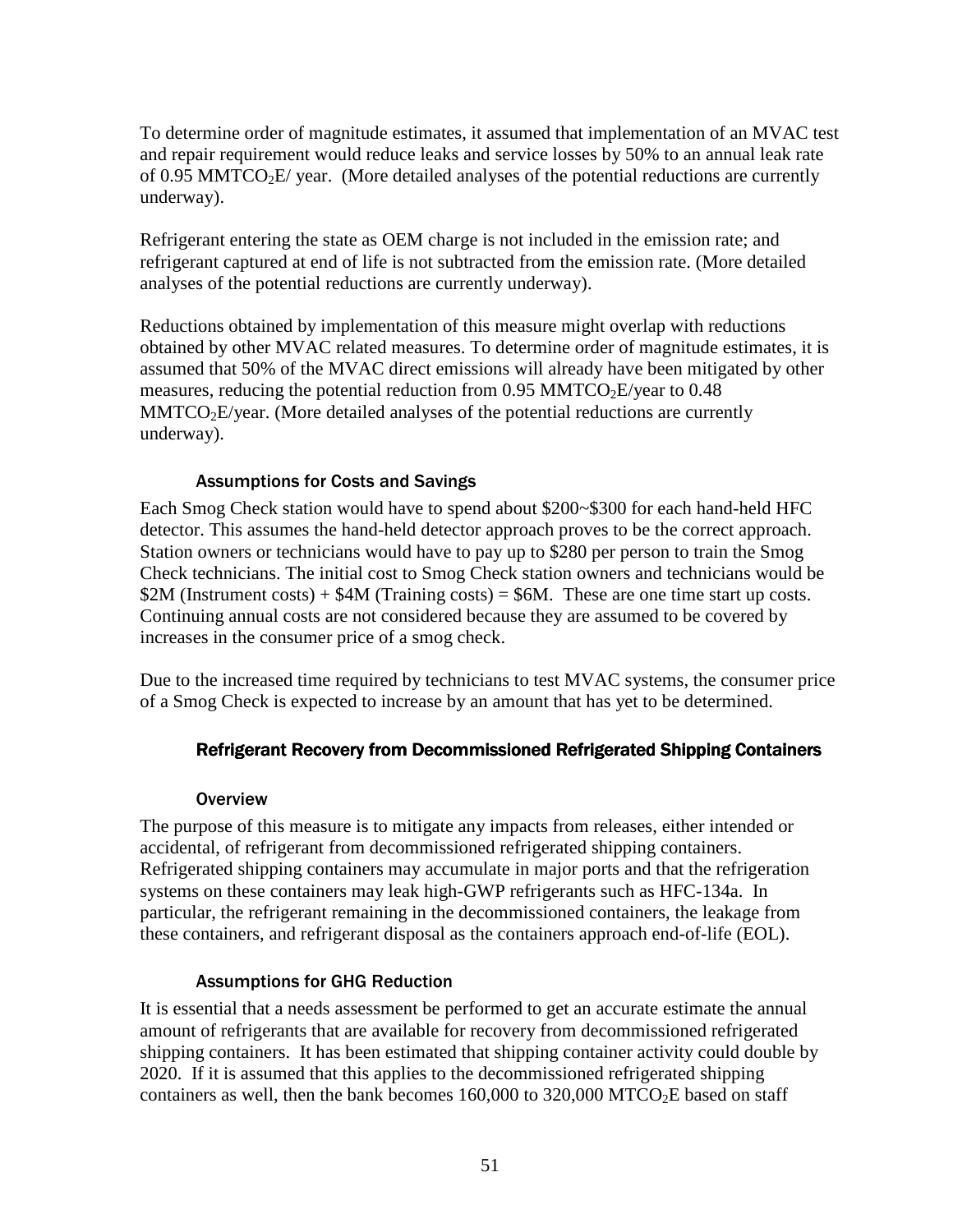analysis. This estimate represents the upper bound for the possible reduction potential of this mitigation.

#### Assumptions for Costs and Savings

 Very little information on costs and economic impacts is known today about this proposed measure. As part of measure development, an assessment will be performed in order to get a better understanding of the number of refrigerated shipping containers decommissioned each year, the amount of refrigerant remaining, whether there is refrigerant recovery, and the costs associated with the recovery and recycling processes for the remaining refrigerant.

#### Enforcement of Federal Ban on Refrigerant Release During Servicing or Enforcement of Federal Ban on Refrigerant Release During Servicing or Dismantling of Motor Vehicle Air Conditioning Systems Dismantling of Motor Vehicle Air Conditioning Systems

#### **Overview**

 An existing federal regulation (40 CFR 82.154) bans the release to the atmosphere of high- GWP refrigerant substance at the end-of-life or during equipment servicing. The current degree of compliance with 40 CFR 82.154 is poorly documented but under review. The goal of this non-regulatory strategy is improved compliance with this regulation prohibiting the venting of certain types of refrigerant, including HFCs, to the atmosphere when MVACs equipment is serviced or dismantled. Venting is avoided by recovering refrigerants with specialized equipment before dismantling or servicing. The recovered refrigerant can be re-used by the owner or transferred to re-processors approved by U.S. EPA for proper disposal.

 The anticipated approach would emphasize enhanced enforcement of existing federal requirements for recovery via audits of activities and documentation. ARB will be involved in implementing the measure. The appropriate offices of the U.S. EPA, and the local air districts where dismantling activity is taking place will also participate in developing and enforcing the measure. The Department of Motor Vehicles and the Bureau of Automotive Repair will be involved because vehicle scrapping facilities are under their jurisdiction.

#### Assumptions for GHG Reduction

 Reductions from dismantling operations could be expressed as a baseline emission rate times the fraction that is practically recoverable times a goal for fraction of vehicle dismantlers who would be prompted to comply with the federal regulation. None of these values is well known at present.

 A rough approximation of the potential reductions from dismantling (as presented in the March 2006 Climate Action Team Report and usable until a better alternative is developed) is 0.1 to 0.6 MMTCO<sub>2</sub>E per year in 2010 (assuming the program will be in effect then) and  $0.07$  to  $0.3$  MMTCO<sub>2</sub>E per year in 2020.

#### Assumptions for Costs and Savings

 Some dismantlers may not have the latest compliant hardware for recovering refrigerants or any equipment at all. Each dismantler who must purchase the equipment would have to spend approximately \$3000 to \$5000 per unit. The number of units needed would depend on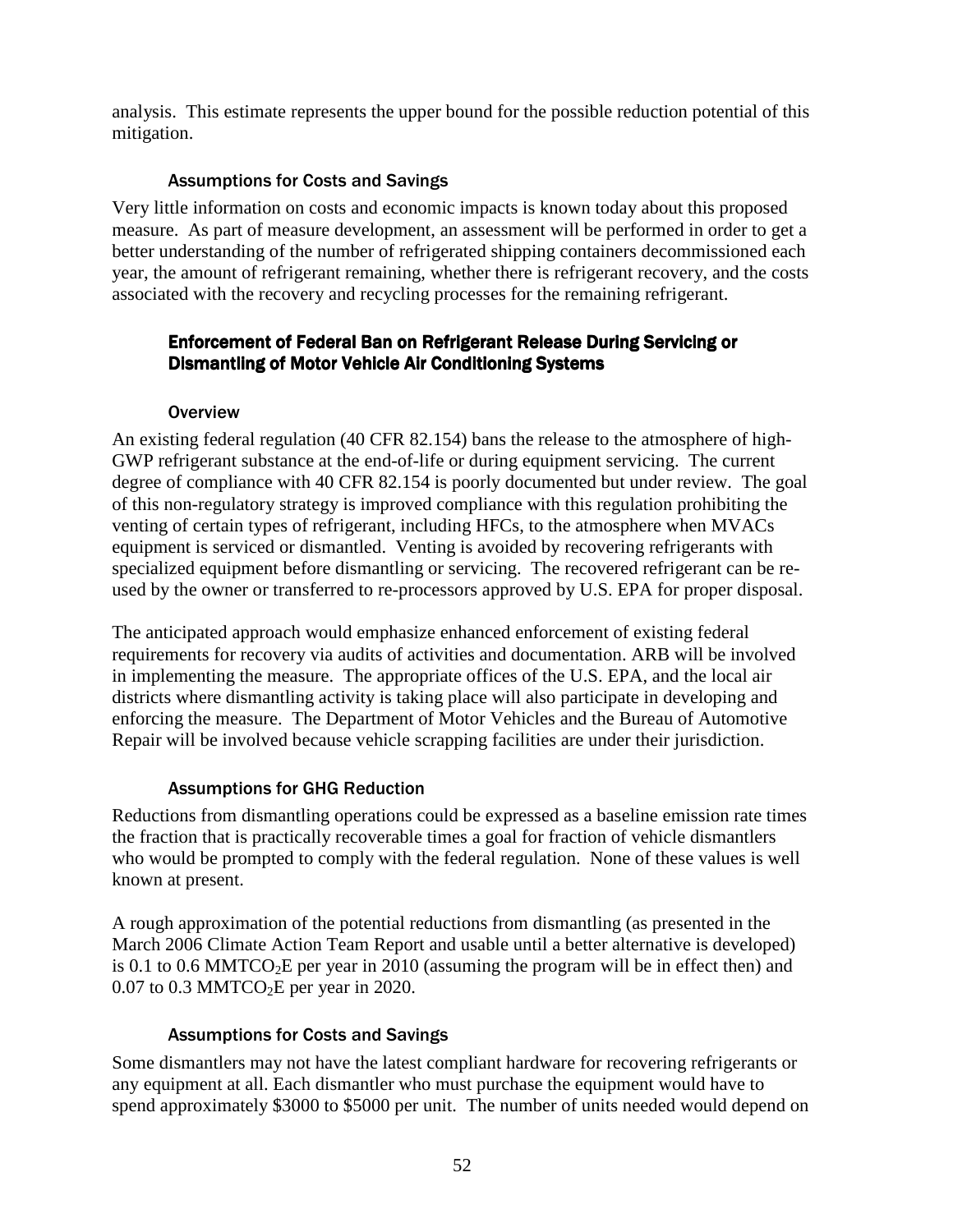the size of the operation (vehicle throughput). However, this would be an expense that the dismantler has so far avoided only through failure to comply with the existing federal regulation. Thus, this is not a cost burden associated with the proposed strategy.

 The same statements apply to obtaining certification for technicians who use the recovery equipment, but with minimal anticipated costs. Training for the U.S. EPA's certification program is offered by various commercial schools. In addition, the Mobile Air Conditioning Society offers free training (a downloadable pamphlet) and a nominal exam fee, so the expense for operator certification should be minimal.

 There are costs for storage of recovered refrigerant, record-keeping, and the operators' labor. Again, however, these are expenses already obliged by the federal regulation.

Recovered HFC may have some salvage value, but it is slight.

| <b>GHG Reduction</b><br><b>Measure</b>                                               | <b>Potential 2020</b><br><b>Reductions</b><br>MMTCO <sub>2</sub> E | Annualized<br>Cost<br>(\$Millions) | <b>Savings</b><br>(\$Millions) | <b>Net Annualized</b><br><b>Cost</b><br>(\$Millions)<br>[Cost-Savings] |
|--------------------------------------------------------------------------------------|--------------------------------------------------------------------|------------------------------------|--------------------------------|------------------------------------------------------------------------|
| <b>High GWP Recycling</b><br>and Deposit Program                                     | 6.3                                                                | 1.0                                | 3.6                            | $-2.6^{\triangle}$                                                     |
| Specifications for<br>Commercial and<br><b>Industrial Refrigeration</b>              | 4.0                                                                | 1.24                               | 0.66                           | $1^{\Delta}$                                                           |
| Foam Recovery and<br><b>Destruction Program</b>                                      | 1.0                                                                | 94.8                               | 0                              | 95                                                                     |
| SF <sub>6</sub> Leak Reduction<br>and Recycling in<br><b>Electrical Applications</b> | 0.1                                                                | 0.3                                | 0.4                            | $-0.1$                                                                 |
| Alternative<br>Suppressants in Fire<br><b>Protection Systems</b>                     | 0.1                                                                | 2                                  | 0.2                            | 2                                                                      |
| Residential<br><b>Refrigeration Early</b><br><b>Retirement Program</b>               | 0.1                                                                | 18.9                               | 24.8                           | -6                                                                     |

Measure H-6: High GWP Reduction from Stationary Sources Measure H-6: High GWP Reduction from Stationary Sources

# Stationary Equipment Refrigerant Management Program Stationary Equipment Refrigerant Management Program

 The high-GWP Stationary Equipment Refrigerant Management Program integrates two AB 32 early action measures: High-GWP Recycling and Deposit Program and Specifications for New Commercial and Industrial Refrigeration Systems. These two measures, discussed below, target different areas of the refrigerant value chain for stationary equipment. The Stationary Equipment Refrigerant Management Program approaches the challenge of high-GWP gases management in a more holistic manner integrating all sectors of the value chain.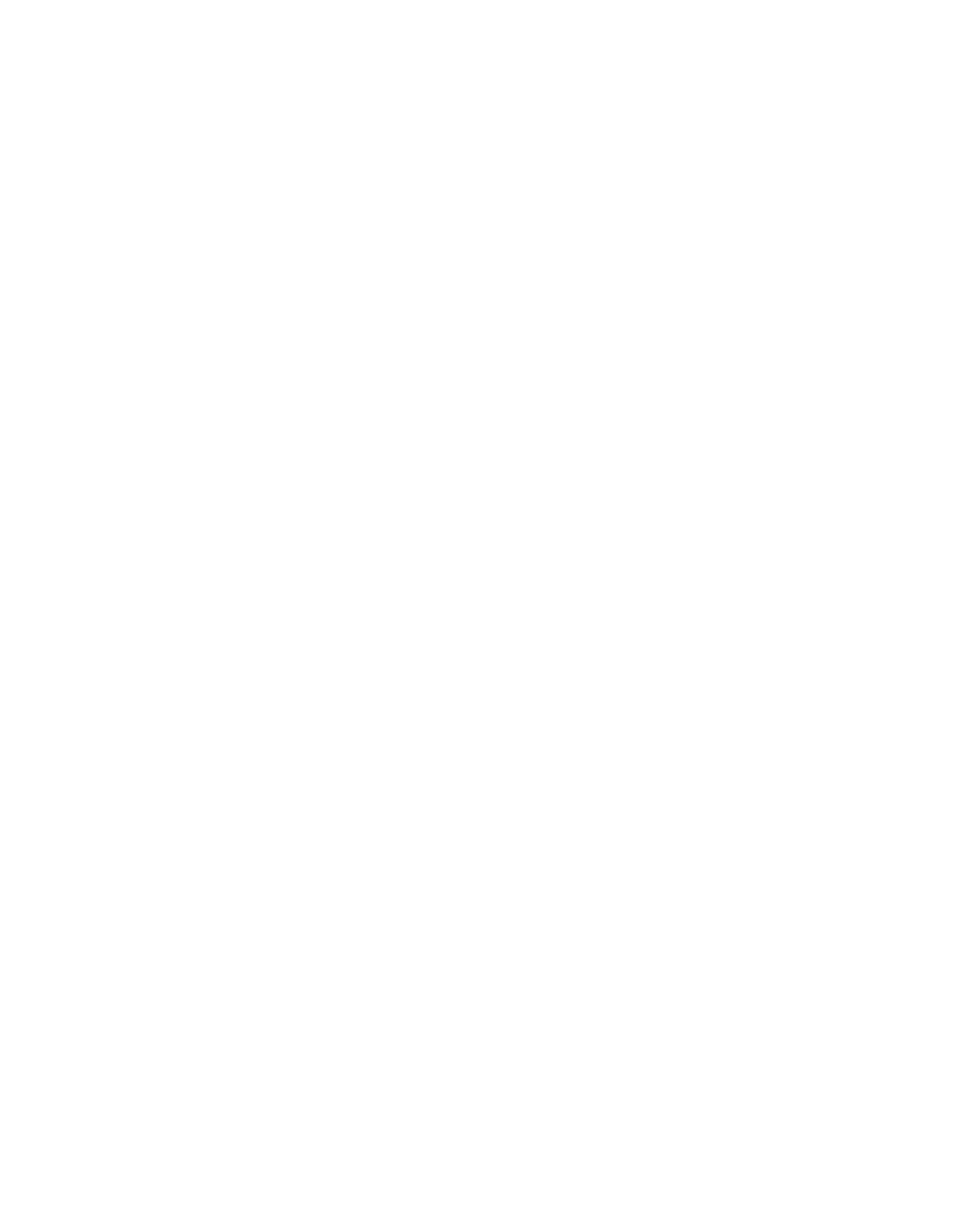The incremental annual emission reduction in 2020 based on the 2020 BAU emissions is: 6.6 MMTCO<sub>2</sub>E x 20% = 1.3 MMTCO<sub>2</sub>E

The total emission reduction for 2020 would be:

Total 2019 emission reductions of 5.0 MMTCO<sub>2</sub>E + 1.3 MMTCO<sub>2</sub>E = 6.3 MMTCO<sub>2</sub>E

#### Assumptions for Costs and Savings

 Labor and capital costs for monitoring and leak repair and equipment replacement vary for air-conditioning versus refrigeration equipment.

The assumptions for cost and cost savings are as follows:

| <b>Monitoring Costs</b>     | <b>Cost per Year / Installation</b> |
|-----------------------------|-------------------------------------|
| General Cost for Monitoring | \$100                               |
| <b>Monitoring Equipment</b> | \$2,500                             |

| <b>Leak Repair Costs</b> |                         |                      |
|--------------------------|-------------------------|----------------------|
|                          | <b>Air Conditioning</b> | <b>Refrigeration</b> |
| Labor                    | \$2,000                 | \$3,000              |
| Parts & Refrigerants     | \$500                   | \$8,000              |
| Replacement              | \$20,000                | \$500,000            |

| <b>Facility Inventory</b>                                            |                         |                      |
|----------------------------------------------------------------------|-------------------------|----------------------|
|                                                                      | <b>Air Conditioning</b> | <b>Refrigeration</b> |
| Total Number of Systems                                              | 86,000                  | 10.000               |
| Assumes 10,000 facilities have both air condition and refrigeration. |                         |                      |

# Specifications for Commercial and Industrial Refrigeration Specifications for Commercial and Industrial Refrigeration Overview

#### Overview

 The primary analysis to estimate possible direct emissions reductions was to assume new refrigeration systems installed would use secondary loop refrigeration technology, or technologies that meet the same performance standards as secondary loop technology. Additionally, ARMINES' also reviewed the energy savings impact of technical options being applied in all installations, e.g., floating head pressure controls and closed display cases.

#### Assumptions for GHG Reduction

 Although commercial and industrial refrigeration inventory research remains in progress, ARB's refrigeration and air-conditioning (RAC) contractor, ARMINES', preliminary work (available at: [http://www.arb.ca.gov/cc/commref/armines\\_report\\_03\\_625.pdf\)](http://www.arb.ca.gov/cc/commref/armines_report_03_625.pdf) suggests that the Total Equivalent Warming Impact (TEWI) of current direct expansion refrigeration systems commonly used is  $0.0307$  MMTCO<sub>2</sub>E (approximately two to three times that of a secondary loop system).

 Based on literature review it is assumed that 250 new commercial refrigeration systems will be installed in California in the 2012 through 2020 time period – approximately 30 per year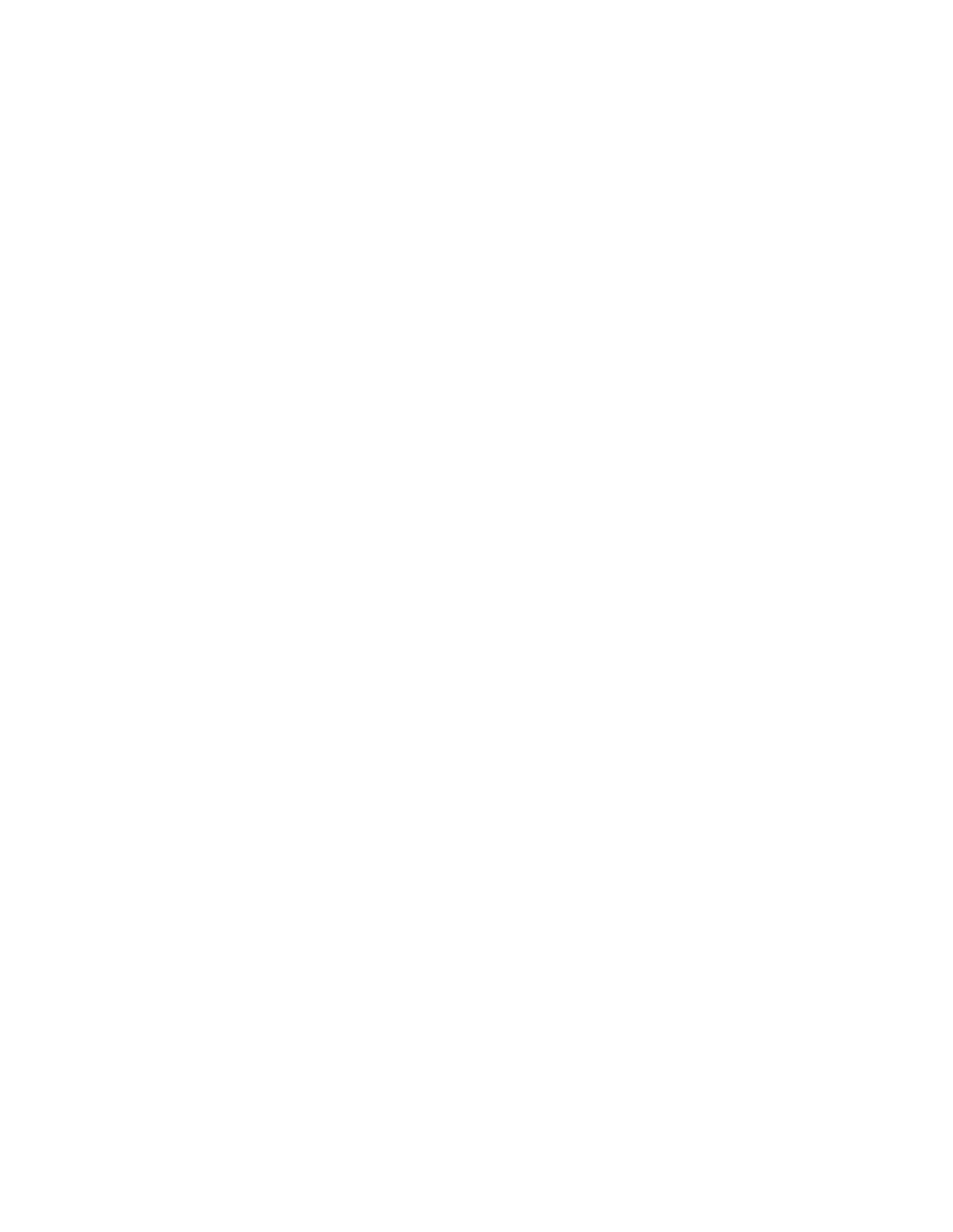# Measure: Methane Capture at Large Dairies Measure: Methane Capture at Large Dairies

#### **Overview**

 This is a voluntary measure to encourage the installation of methane digesters to capture methane emissions from the decomposition of solid and liquid waste at large dairies. The methane could be used as an alternative to natural gas in combustion, power production, or as a transportation fuel.

#### Assumptions for GHG Reduction

 **Manure Management Emission Reduction Assumptions (dairies with 1,000 head or more)** 

| 1,781,799 Head                 | Total California Herd                             |
|--------------------------------|---------------------------------------------------|
| 6.55 Million Metric Tons       | Uncontrolled GHG emissions from California        |
|                                | Herd                                              |
|                                |                                                   |
| 1,392,888 Head                 | Total SJVAPCD Herd*                               |
| 78%                            | SJVAPCD percentage of total California Herd       |
|                                |                                                   |
| 330,028 Affected Head          | Assumes 73% of dairy cows at dairies with         |
|                                | 1,000+ head will already be feeding digesters     |
|                                | through voluntary action.                         |
| 1,223,854 Head                 | Dairy cows, heifers, calves, and bulls at dairies |
|                                | with 1,000+ head not feeding an existing          |
|                                | digester                                          |
| 3.676 tonnes CO2e/head         | Includes CH4 and N2O                              |
| <b>1.2 Million Metric Tons</b> | Uncontrolled emissions from 330,028 head          |
| 86%                            | Control                                           |
| 1.0 Million Metric Tons        | Reductions from 330,028 head                      |
| 330                            | Dairies with 1,000 or more dairy cows, heifers,   |
|                                | calves, and bulls not already feeding a digeser   |
| 1,628                          | Total dairies in California (2006 CDFA data)      |
|                                |                                                   |

\*: Includes all cows in Kern County

#### Assumptions for Costs and Savings Assumptions for Costs and Savings

 Staff estimates an operating cost of \$33M and an annualized cost for installation of digesters at \$123M for this measure based on an average capital cost of \$3.9M per digester. No savings is assumed. However, the cost for this voluntary measure is not included in the economic modeling as the reduction is not required as part of the AB 32 GHG emissions reduction program.